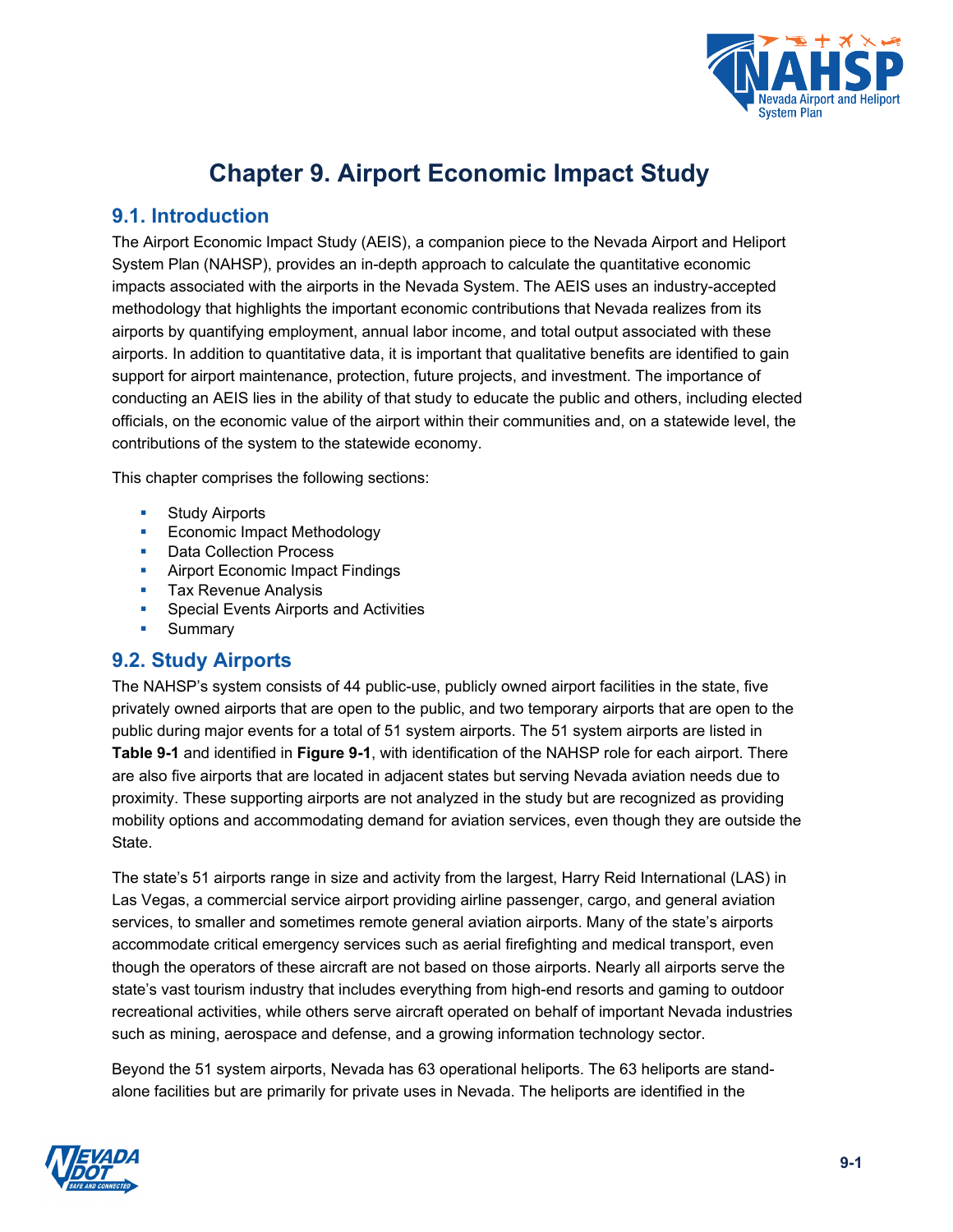

NAHSP, but there is limited analysis of these facilities given they are almost entirely private use. No AEIS analysis was conducted for the heliports.

<span id="page-1-0"></span>

| <b>Associated City</b> | <b>Airport Name</b>                     | <b>FAA ID</b>   | <b>NAHSP Role</b>    |
|------------------------|-----------------------------------------|-----------------|----------------------|
| Alamo                  | <b>Alamo Landing Field</b>              | L92             | Access               |
| Austin                 | Austin                                  | <b>TMT</b>      | General              |
| <b>Battle Mountain</b> | <b>Battle Mountain</b>                  | <b>BAM</b>      | Access               |
| <b>Beatty</b>          | <b>Beatty</b>                           | <b>BTY</b>      | General              |
| <b>Boulder City</b>    | <b>Boulder City Municipal</b>           | <b>BVU</b>      | Primary              |
| Cal Nev Ari            | Kidwell                                 | 1L4             | Access               |
| Carson City            | Carson                                  | <b>CXP</b>      | Regional             |
| <b>Crescent Valley</b> | <b>Crescent Valley</b>                  | U74             | Backcountry          |
| Currant                | <b>Currant Ranch</b>                    | 9U7             | Access               |
| Dayton/Carson City     | Dayton Valley Airpark                   | A34             | Access               |
| Dead Cow               | Dead Cow Lakebed Airstrip (High Sierra) | $\frac{1}{2}$   | <b>Special Event</b> |
| Denio                  | Denio Junction                          | E85             | Access               |
| Duckwater              | <b>Duckwater</b>                        | 01U             | Access               |
| Dyer                   | Dyer                                    | 2Q9             | Backcountry          |
| Elko                   | Elko Regional                           | <b>EKO</b>      | Primary              |
| Ely                    | Ely Airport/Yelland Field               | <b>ELY</b>      | General              |
| Eureka                 | Eureka                                  | 05U             | General              |
| Fallon                 | <b>Fallon Muni</b>                      | <b>FLX</b>      | General              |
| Fernley                | <b>Samsarg Field</b>                    | N <sub>58</sub> | Access               |
| Gabbs                  | Gabbs                                   | GAB             | General              |
| Gerlach                | <b>Black Rock City (Burning Man)</b>    | 88NV            | <b>Special Event</b> |
| Goldfield              | Lida Junction                           | OL <sub>4</sub> | Access               |
| Hawthorne              | Hawthorne Industrial                    | <b>HTH</b>      | General              |
| Jackpot                | Jackpot/Hayden Field                    | 06U             | General              |
| Jean                   | Jean                                    | 0L7             | General              |
| Kingston               | Kingston                                | N <sub>15</sub> | Backcountry          |
| Las Vegas              | <b>Henderson Executive</b>              | <b>HND</b>      | National             |
| Las Vegas              | Harry Reid International                | <b>LAS</b>      | Primary              |
| Las Vegas              | North Las Vegas                         | <b>VGT</b>      | National             |
| Lovelock               | Derby Field                             | <b>LOL</b>      | General              |
| Lyon County            | Flying M Ranch (Hilton Ranch)           | $\blacksquare$  | Backcountry          |
| Mesquite               | Mesquite                                | 67L             | General              |
| Mina                   | Mina                                    | 3Q0             | Access               |

#### **Table 9-1: NAHSP Airports Included in the AEIS**

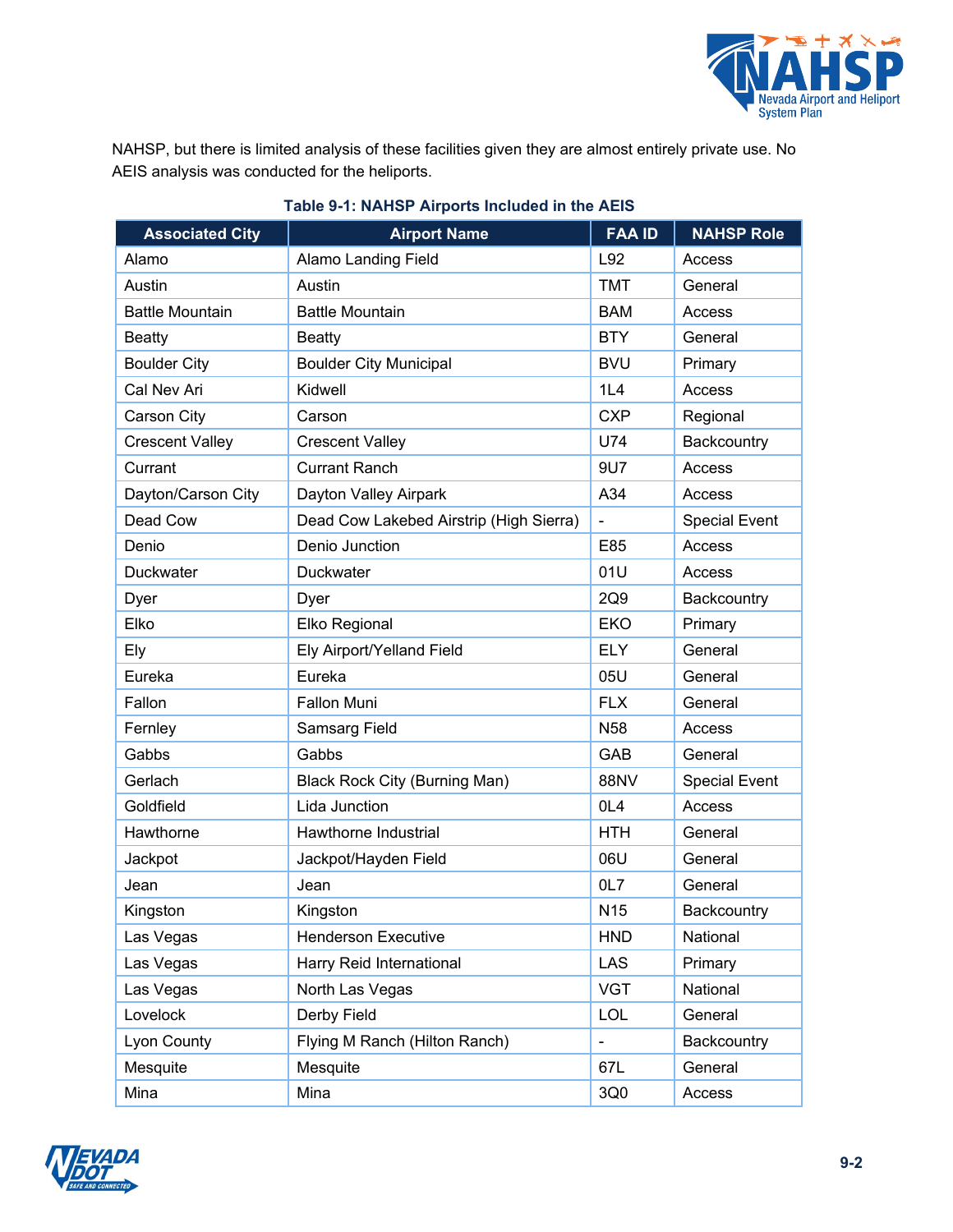

| <b>Associated City</b> | <b>Airport Name</b>                                                        | <b>FAA ID</b>   | <b>NAHSP Role</b> |
|------------------------|----------------------------------------------------------------------------|-----------------|-------------------|
| Minden                 | Minden-Tahoe                                                               | <b>MEV</b>      | Regional          |
| North Fork             | Stevens-Crosby                                                             | 08U             | Access            |
| Overton                | Echo Bay                                                                   | OL <sub>9</sub> | Backcountry       |
| Overton                | <b>Perkins Field</b>                                                       | U08             | General           |
| Owyhee                 | Owyhee                                                                     | <b>10U</b>      | Access            |
| Pahrump                | Calvada Meadows                                                            | 74P             | Backcountry       |
| Panaca                 | <b>Lincoln County</b>                                                      | 1L1             | General           |
| Reno                   | Reno/Stead                                                                 | <b>RTS</b>      | Regional          |
| Reno                   | Reno/Tahoe International                                                   | <b>RNO</b>      | Primary           |
| Reno                   | <b>Spanish Springs</b>                                                     | N86             | Backcountry       |
| Sandy Valley           | Sky Ranch                                                                  | 3L2             | Backcountry       |
| Searchlight            | Searchlight                                                                | 1L3             | Access            |
| <b>Silver Springs</b>  | <b>Silver Springs</b>                                                      | <b>SPZ</b>      | General           |
| Smith                  | Rosaschi Air Park                                                          | N <sub>59</sub> | Backcountry       |
| Tonopah                | Tonopah                                                                    | <b>TPH</b>      | General           |
| Wells                  | Wells Municipal/Harriet Field                                              | LWL             | General           |
| Winnemucca             | Winnemucca Municipal                                                       | <b>WMC</b>      | General           |
| Yerington              | Yerington Municipal<br>Bermany Kimber Ham 8884, EAA, Aimed Feellities Bets | O43<br>0.004    | General           |

*Sources: Kimley-Horn 2021, FAA Airport Facilities Data 2021*

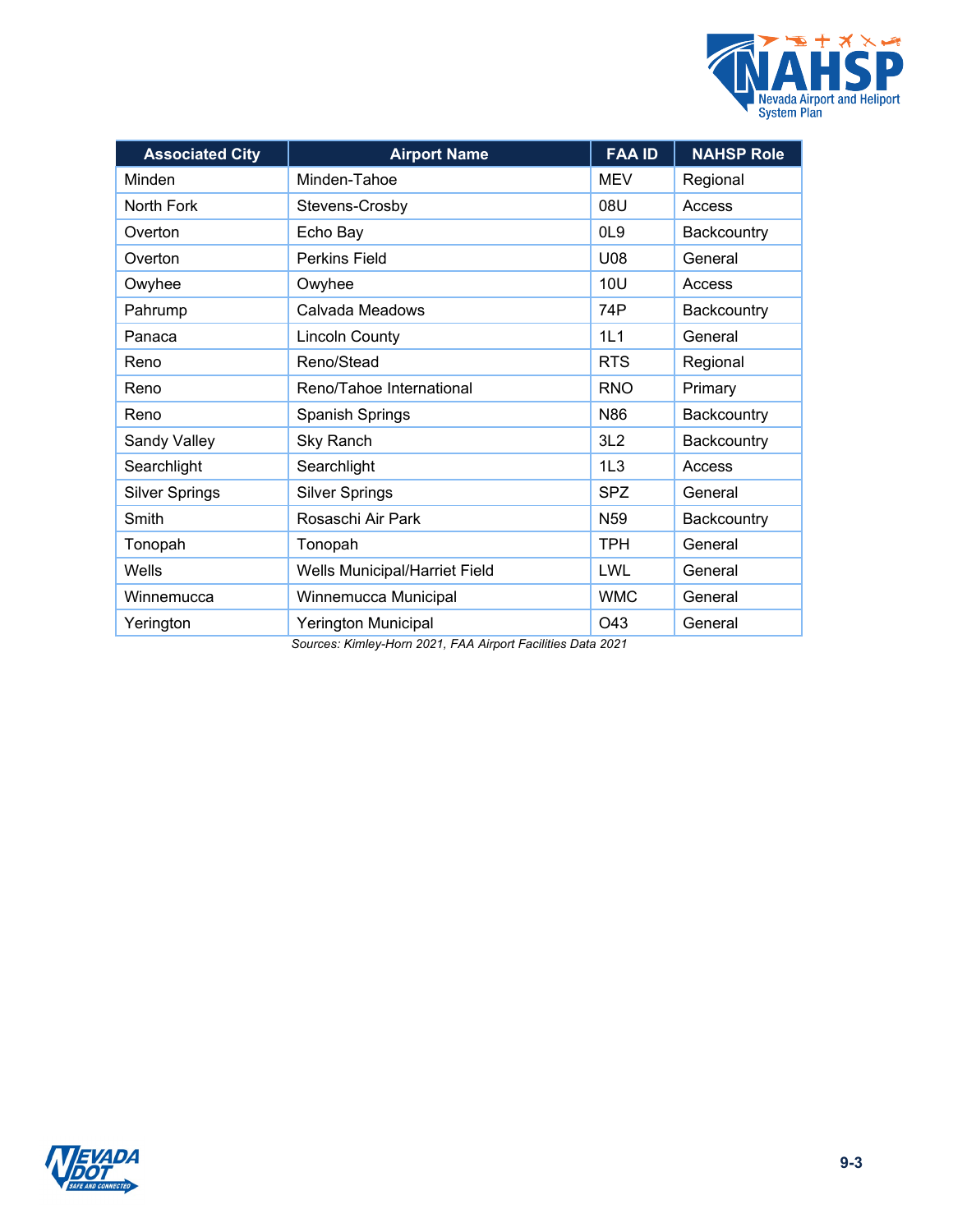

<span id="page-3-0"></span>

**Figure 9-1: NAHSP Airports Included in the AEIS**

*Sources: Kimley-Horn, FAA Form 5010 Airport Master Record 2021*

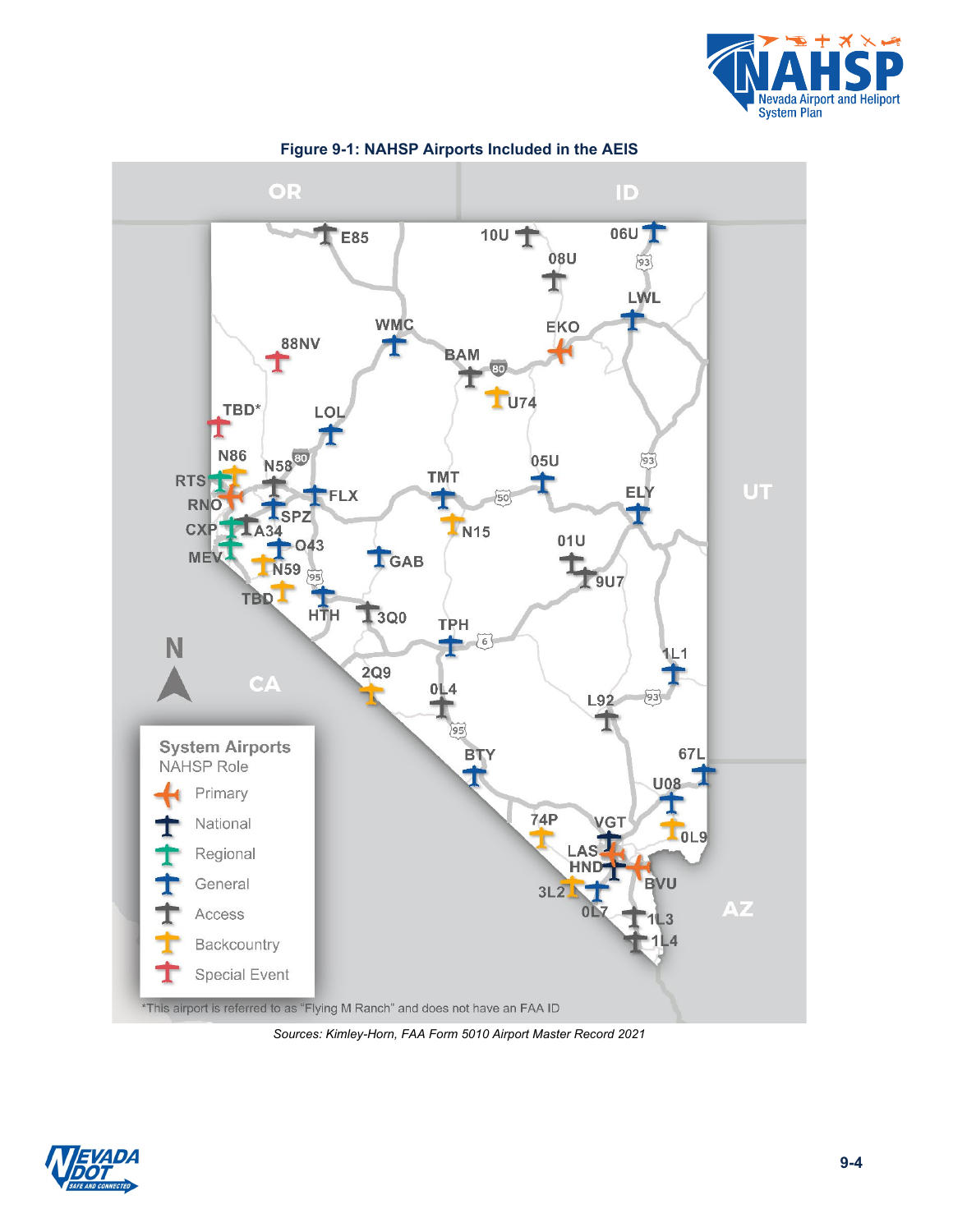

# **9.3. Economic Impact Methodology**

An economic impact analysis estimates the impact of an industry change on the statewide and/or regional economy. For this analysis, the impact of airport-related operations located in Nevada are estimated on the statewide level. Four impacts are considered in this analysis: 1) airport operations; 2) airport tenant activities; 3) airport capital expenditures; and 4) airport-related visitors to the state. All 51 study airports do not have all four impact categories, but relevant impacts were identified for all airports.

It is important to note that the economic impacts of three airports in Clark County, Harry Reid International Airport (LAS), Henderson Executive Airport (HND), and North Las Vegas Airport (VGT), were recently estimated in the report by Oxford Economics, titled "The Economic Contribution of the Clark County Airports," August 2019. This AEIS utilizes the findings from that study; however, the same level of data granularity of impacts by type is not available for these three airports. As appropriate, the data for the three airports is integrated into the tabular presentation and findings.

## **9.3.1. General Approach and Terminology**

The economic impact analysis uses data obtained from airports and the statistical modeling software package IMPLAN (Impact Analysis for Planning) to analyze expenditures associated with each of the four economic activities described above. The analysis is based on the theory that when new money enters a community (in this case the state) through investments, revenue, or income, some of it is respent one or more times in the economy, creating additional impacts. IMPLAN estimates these impacts using specific data on what inputs are needed to produce the goods and services for the identified industries. The economic activity in the industry under study (airports) serves as the base for estimating the total economic impact generated by that industry across all industry sub-sectors.

The IMPLAN package classifies industries based on their operations. Some of the industries do not directly correspond to North American Industrial Classification System (NAICS) codes as multiple NAICS industries may be combined into a single industry in IMPLAN. Tables throughout this report showing industry impacts use the IMPLAN, rather than the NAICS system. To calculate economic impacts, multipliers for each industry are available for various indicators. The multipliers are based on relationships among industries and estimate the purchases of a particular industry from other industries.

Multipliers translate the consequences of change in one variable upon others. They are ratios that estimate the "ripple effect" throughout the economy. In more "technical terms," they are numerical coefficients, which relate a change in a component of aggregate demand or employment to a consequent change in total income or total employment. Multipliers are applied to the direct economic impact to derive other (non-direct) economic impacts. There are three categories of impacts as discussed below:

- 1. **Direct Impact:** Represents the initial expenditure amounts that directly impact the regional airport economy. These include on- and off-airport effects such as airport operations, construction, airport tenants, and spending from visitors that utilize the airport.
- 2. **Indirect Impact:** Represents the impact from the use of direct revenues to purchases goods and services from supplying vendors in the state. Purchases are made by supplying vendors

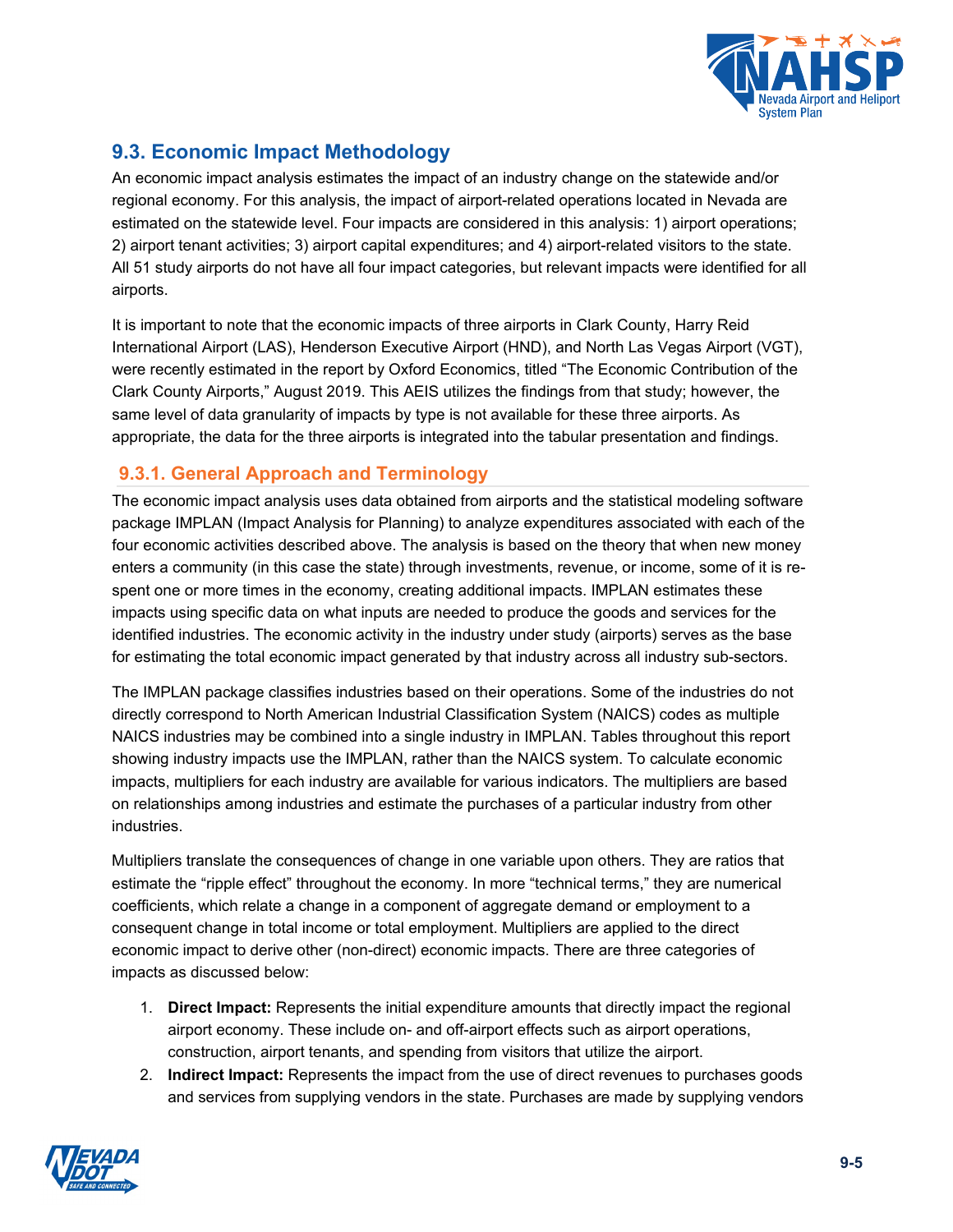

to restock their inventory by purchasing goods and services from other vendors who in turn restock by purchasing from other vendors and so on is the indirect impact. These purchases are also commonly referred to as the "ripple effect."

3. **Induced Impact:** The direct activity and the resulting indirect activity generate some increases in the general level of employment and income, leading to a tertiary level of economic impact through the higher level of household expenditures on goods and services. These impacts reflect the increase in spending from the household sector as income increases or decreases due to changes in production of goods and services.

These three categories of impact are conveyed in terms of individual measures or indicators. The three measures utilized to measure economic impact include:

- 1. **Employment:** Represents the total number of people employed by a business, regardless of whether they are full-time or part-time, as well as the jobs created or supported in the economy to support the business' economic activity.
- 2. **Labor Income:** All forms of employment income, including employee compensation (wages and benefits including health care insurance payments, retirement contributions, etc.) and proprietor income.
- 3. **Output:** Output represents the value of industry production and economic activity associated with the operation of the airport, including airport administration and management, sales of goods and services by airport tenants, budget expenditures by agencies located on airports, capital expenditures, and visitor spending.

For example, an airport employs staff (employment), pays salaries and wages (labor income), and spends money in the regional economy (output). These are direct impacts. The purchases by the airport of goods and services from their suppliers allows these suppliers to increase their operations, hire more employees, and pay wages. These are indirect impacts. Wages paid to employees of the airport and airport suppliers are spent in the community and spread throughout the state, supporting additional businesses and further increasing operations, employment, and wages for these businesses. This is the induced impact.

This AEIS estimates the direct, indirect, and induced impacts of airport and related operations on output, employment, and labor income levels in Nevada. Due to the COVID-19 pandemic and its unprecedented impact on aviation in 2020 and into 2021, as well as the timing of the NAHSP, the AEIS analysis is based on calendar year 2019 data and all estimates are calculated in 2019 dollars.

# **9.3.2. Approach to Data Calculation**

The study included impacts for 51 airports throughout the state of Nevada. Data for these airports and related industries were collected as discussed below and impacts estimated using the IMPLAN model. As previously noted, economic impacts for LAS, HND, and VGT from the August 2019 study were utilized in this AEIS for those three airports.

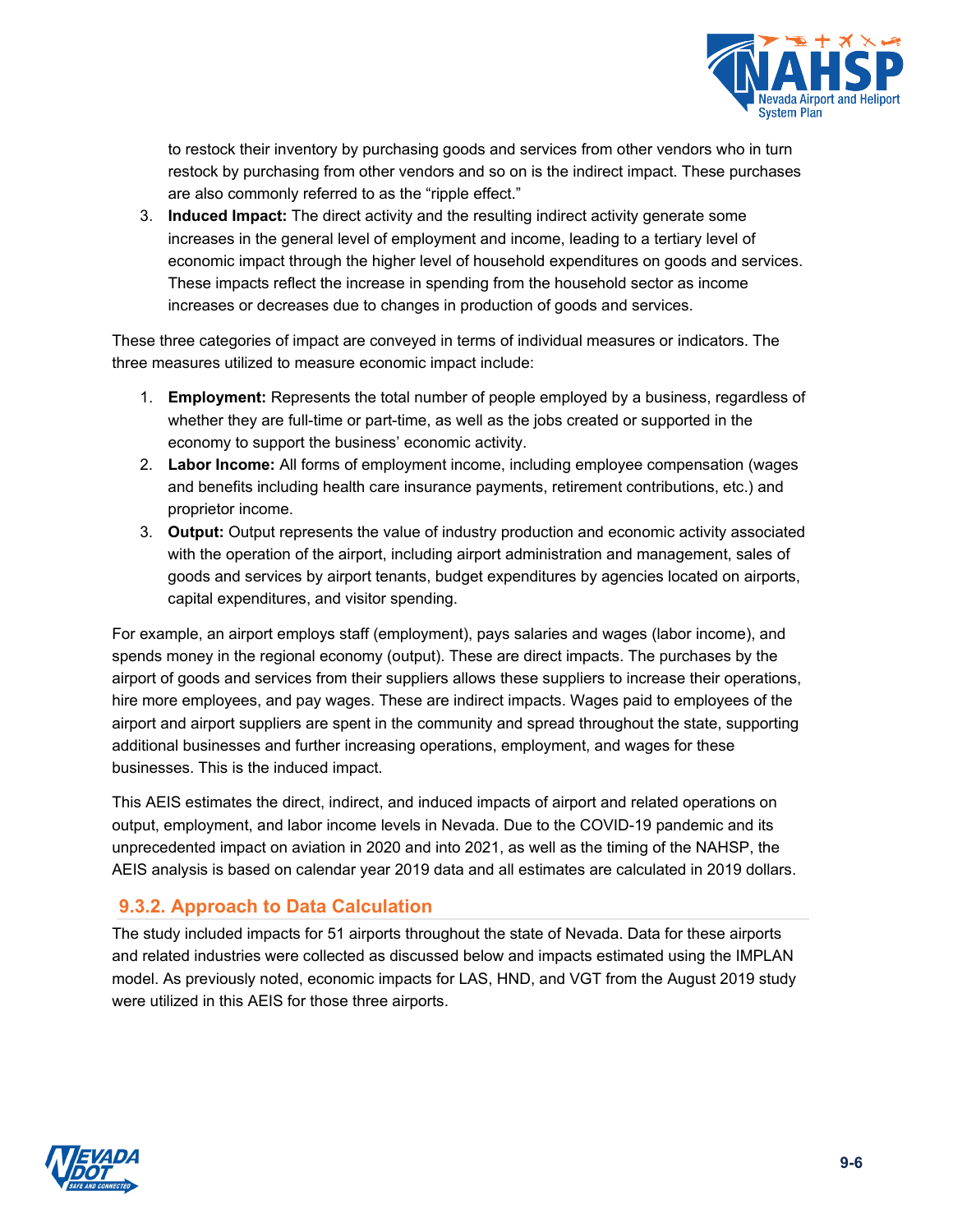

There are four activities for which impacts are estimated and described below:

- **Airport operations**
- **Airport tenants**
- **Capital expenditures**
- Visitors

**Airport Operations:** Airports throughout the state were contacted and completed the Airport Inventory Data Collection Form (inventory or survey form) designed to determine the airport's expenditures, labor income, and employment in 2019 to provide a basis for the airport operations analysis, as well as provide additional data for the NAHSP's analysis. The airport operations data is focused on staff and activities required to manage the airport including business operations, as well ground and building maintenance. The airports provided a wide variety of data. Some provided all three points of information (output, employment, and labor income), while others provided two, one, or none. As at least one data point is required for the IMPLAN analysis, the missing data points were estimated using data contained in the IMPLAN model for the county corresponding to the airport's location based on the relationships between the three components for that industry in the county. For example, Minden Airport (MEV) provided the estimated number of employees and labor income for airport operations. These actual amounts were used as the direct impacts for the airport. The direct impact of output was estimated using IMPLAN data regarding the Output per Employee in the airport industry in Douglas County. Using IMPLAN, indirect and induced multipliers are applied for output, employment, and labor income. While countywide IMPLAN data is used to estimate missing data points, the analysis uses statewide multipliers to estimate the impact of each airport's operation on the state.

**Airport Tenants:** A list of airport business tenants was also requested from the airports. These business tenants, defined as those with on-site employees (not to be confused with based aircraft tenants of the airport) were contacted individually to request data on their specific activity at the airport, specifically employment. Unfortunately, not all tenants provided employment data. For tenants found to be located on airport properties but without employment data, out team utilized ESRI's Community Analyst tool, a database containing various business information, including employment for businesses throughout the United States. Additionally, the Nevada Employer Directory provided by the Nevada Department of Employment, Training and Rehabilitation was also utilized. Resulting employment was used as the direct impact for airport tenants, with direct output and labor income estimated by IMPLAN for the industry corresponding to each tenant and county of operation. Indirect and induced impacts were estimated using statewide multipliers for the appropriate industries.

**Capital Expenditures:** Additionally, annual capital expenditures by the airports over the past five years (2015 to 2019) were requested. The data is then averaged to account for years in which expenditures are very high versus very low, depending on the year. This allows a smoothing of the impact to account for issues such as weather, project schedules, and available funding. Additionally, the FAA Grant History was utilized to determine historic capital expenditures when airports were not able to provide this data. For airports that did not provide Airport Capital Improvement Plans (ACIPs), development estimates from the FAA's 2021-2025 National Plan of Integrated Airport System (NPIAS) were utilized. Expenditures represent the direct output impact of airport capital

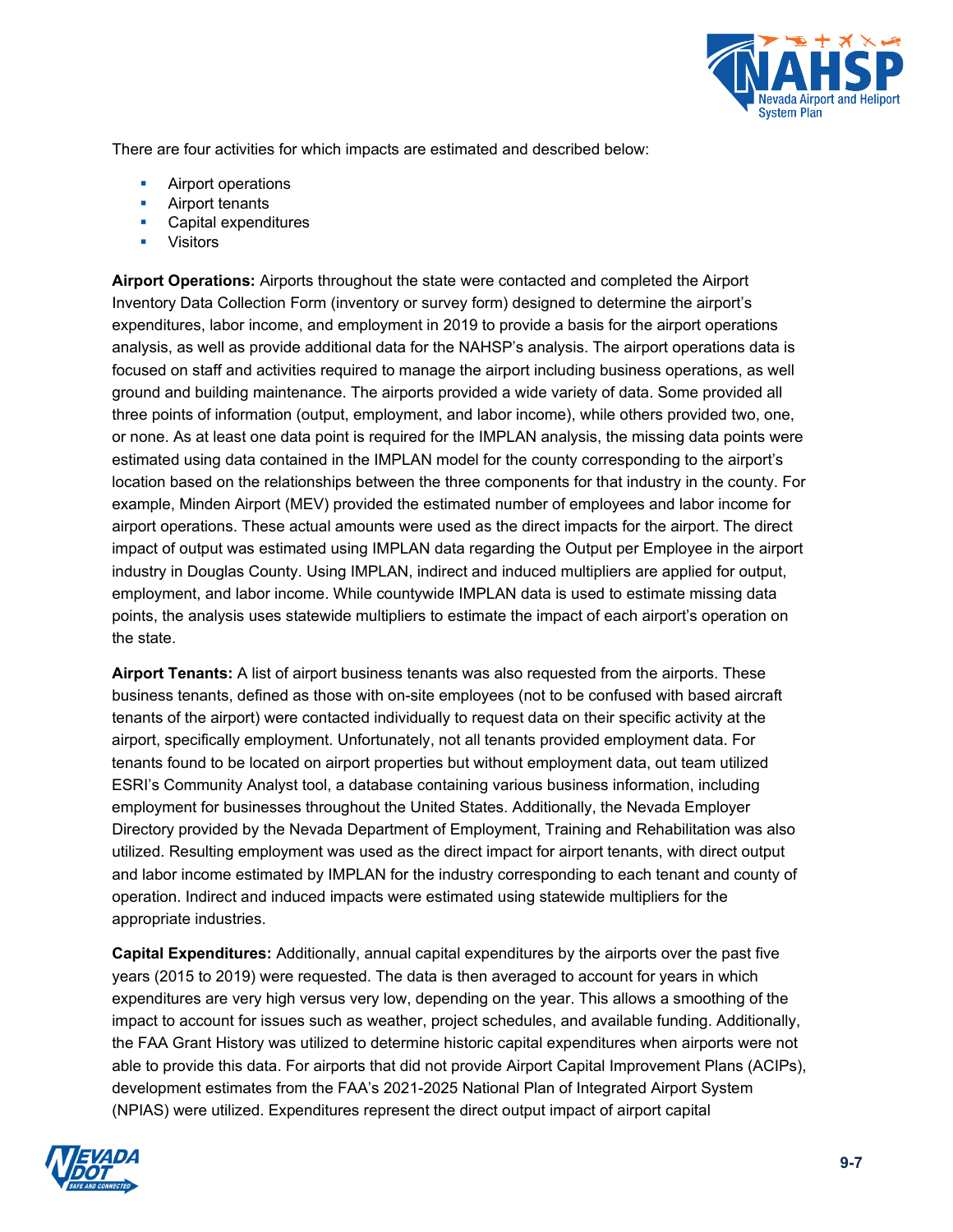

expenditures. Direct employment and labor income impacts are estimated using IMPLAN data for the appropriate construction-related industry in the county where each airport is located. Indirect and induced impacts are estimated using statewide multipliers for the appropriate industries.

**Visitors:** Visitors include both those that utilize a commercial service airport and those that arrive via a general aviation airport. The focus of the visitor spending is on those visitors arriving to Nevada from out of state as these passengers are bringing "new money" into Nevada, as opposed to spending money in one area of the state in another area, all of which are generated in the state. Airports were asked to provide information regarding the number of general aviation (GA) nonlocal, out-of-state passengers/visitors utilizing the airport in 2019 and information regarding the average number of nights spent in the state. Using these data, total GA visitor days were estimated for each airport. For commercial service airports, data on out-of-state visitors were obtained from Airline Data, Inc. for 2019. Expenditures per visitor per day in the lodging, gaming, food and drink, entertainment/recreation, shopping, and other industries were estimated for each airport based on their county of location. Expenditure data was collected from the following reports:

- Reno Tahoe 2019 Visitor Profile Survey, EMC Research for Reno-Sparks Convention & Visitors Authority
- **CY17/18 Carson City Visitor Profile, Nevada Division of Tourism**
- 2019 Las Vegas Visitors Profile Study, GLS Research, Las Vegas Convention and Visitors Authority
- Nevada Territory Visitor Facts-Cowboy Country, 2015-2019, Nevada Commission on Tourism
- Nevada Territory Visitor Facts-Pony Express, 2015-2019, Nevada Commission on Tourism
- Nevada Territory Visitor Facts-Nevada Silver Trails, 2015-2019, Nevada Commission on Tourism

Total visitor expenditures are considered direct output impacts of visitors. Employment and labor income impacts are estimated using relationships between output and employment and labor income for each visitor expenditure industry for the county of visitor location. Indirect and induced impacts are estimated using statewide multipliers for these industries.

### **9.3.3. Economic Modeling Process**

IMPLAN is based on the input-output economic model. Input-output analysis is a form of economic analysis based on the interdependencies between economic sectors. Input-output is commonly used to estimate the impacts of changes in an economy and to analyze their resulting ripple effects. The latest version of IMPLAN includes 546 industries corresponding to various NAICS industries. Data is available at zip code, county, state, and national levels. By selecting the appropriate industry and region, one can input labor income, output, and/or direct employment data to estimate the direct, indirect, and induced impact of that industry on the region and/or state. In addition to estimating the overall economic impact, IMPLAN can also estimate the tax impact of the industry, including local, state, and federal taxes paid by that industry.

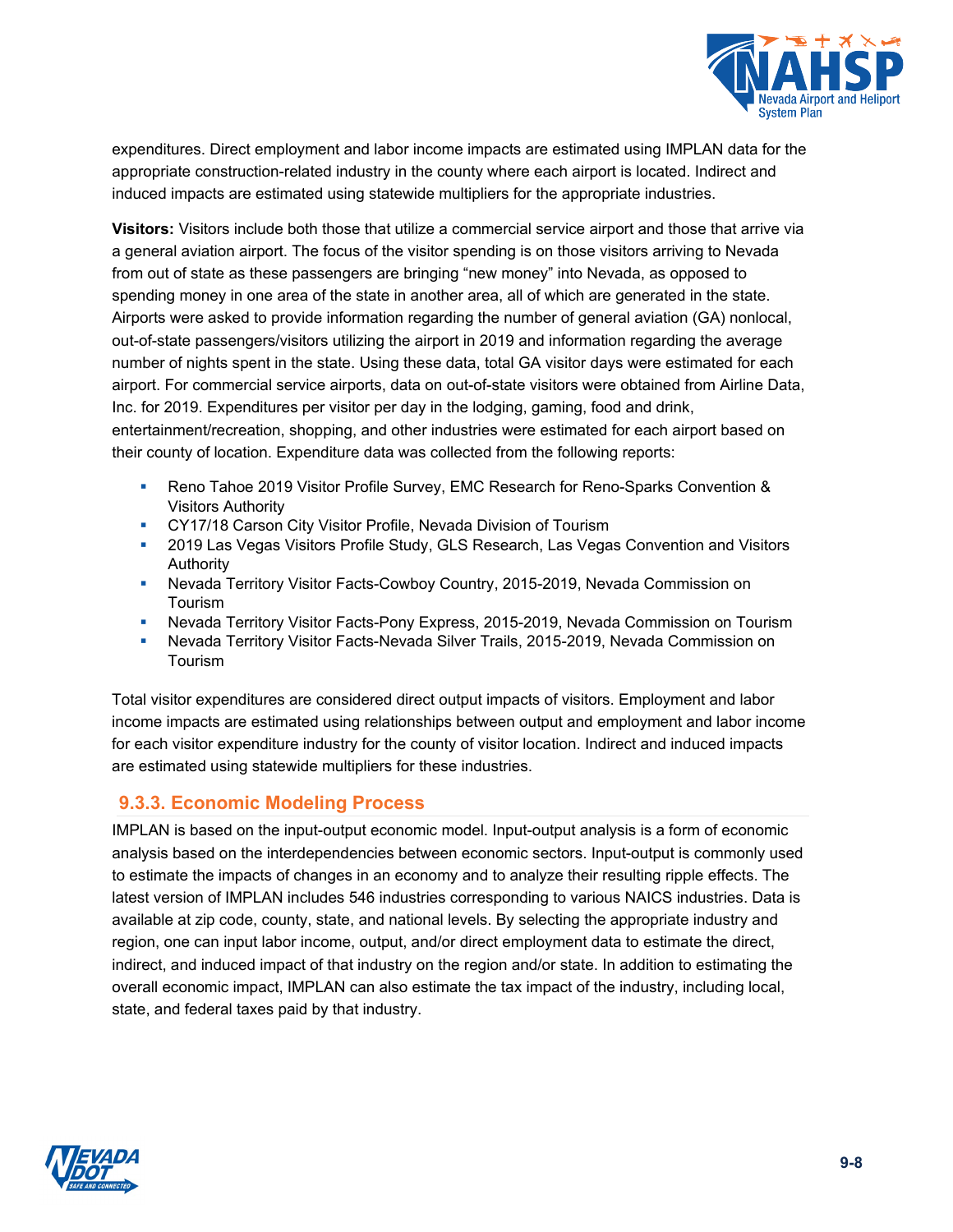

# **9.4. Airport Economic Impact Findings**

As discussed above, the economic impact includes the estimate of direct, indirect, and induced impact on statewide employment, labor income, and output of four activities: airport operations, airport tenants, airport capital expenditures, and airport visitors. Findings of the economic impact analysis are summarized in this section.

**[Table 9-2](#page-8-0)** summarizes the total economic impact generated by Nevada's airports in 2019 by airport type, calling out the specific impacts of three of the Clark County airports, the two Reno-Tahoe Airport Authority airports, other commercial service, and the remaining general aviation airports. Nevada airports provided approximately 285,500 jobs and generated \$12.2 billion in labor income and \$40 billion in economic output in 2019.

#### **Table 9-2: Nevada Airports 2019 Total Economic Impacts by Airport Category**

<span id="page-8-0"></span>

| <b>Measure</b>                           | Employment | <b>Labor Income</b> | Output           |
|------------------------------------------|------------|---------------------|------------------|
| LAS, VGT, HND                            | 246,265    | \$10,500,000,000    | \$34,918,032,790 |
| RNO and RTS                              | 35,232     | \$1,484,887,810     | \$4,449,777,740  |
| <b>Other Commercial Service Airports</b> | 1,219      | \$70,282,580        | \$214,195,610    |
| <b>Remaining GA Airports</b>             | 2,805      | \$150,645,160       | \$467,523,590    |
| <b>Statewide Total</b>                   | 285,521    | \$12,205,815,552    | \$40,049,529,717 |

*Sources: Calculations using IMPLAN 2019; Economic Contribution of the Clark County Airports, Oxford Economics, August 2019; Ekay Economic Consultants; Kimley-Horn 2021*

These statewide aviation impacts contribute greatly to the state's overall economy as reflected in **[Table 9-3](#page-8-1)**.

#### **Table 9-3: Nevada Airports 2019 Total Contribution to the State Economy**

<span id="page-8-1"></span>

| Measure      | <b>State Economy</b> | <b>Total Aviation</b><br><b>Impacts</b> | <b>Percent of Economy</b><br><b>Supported by Aviation</b> |
|--------------|----------------------|-----------------------------------------|-----------------------------------------------------------|
| Employment   | 1.857.766            | 285.521                                 | $15.4\%$                                                  |
| Labor Income | \$101,420,997,685    | \$12,205,815,552                        | $12.0\%$                                                  |
| Output       | \$298,932,168,595    | \$40,049,529,717                        | 13.4%                                                     |

*Sources: Calculations using IMPLAN 2019; Economic Contribution of the Clark County Airports, Oxford Economics, August 2019; Ekay Economic Consultants; Kimley-Horn 2021*

**[Table 9-4](#page-9-0)** displays the 2019 total economic impact by individual airport.

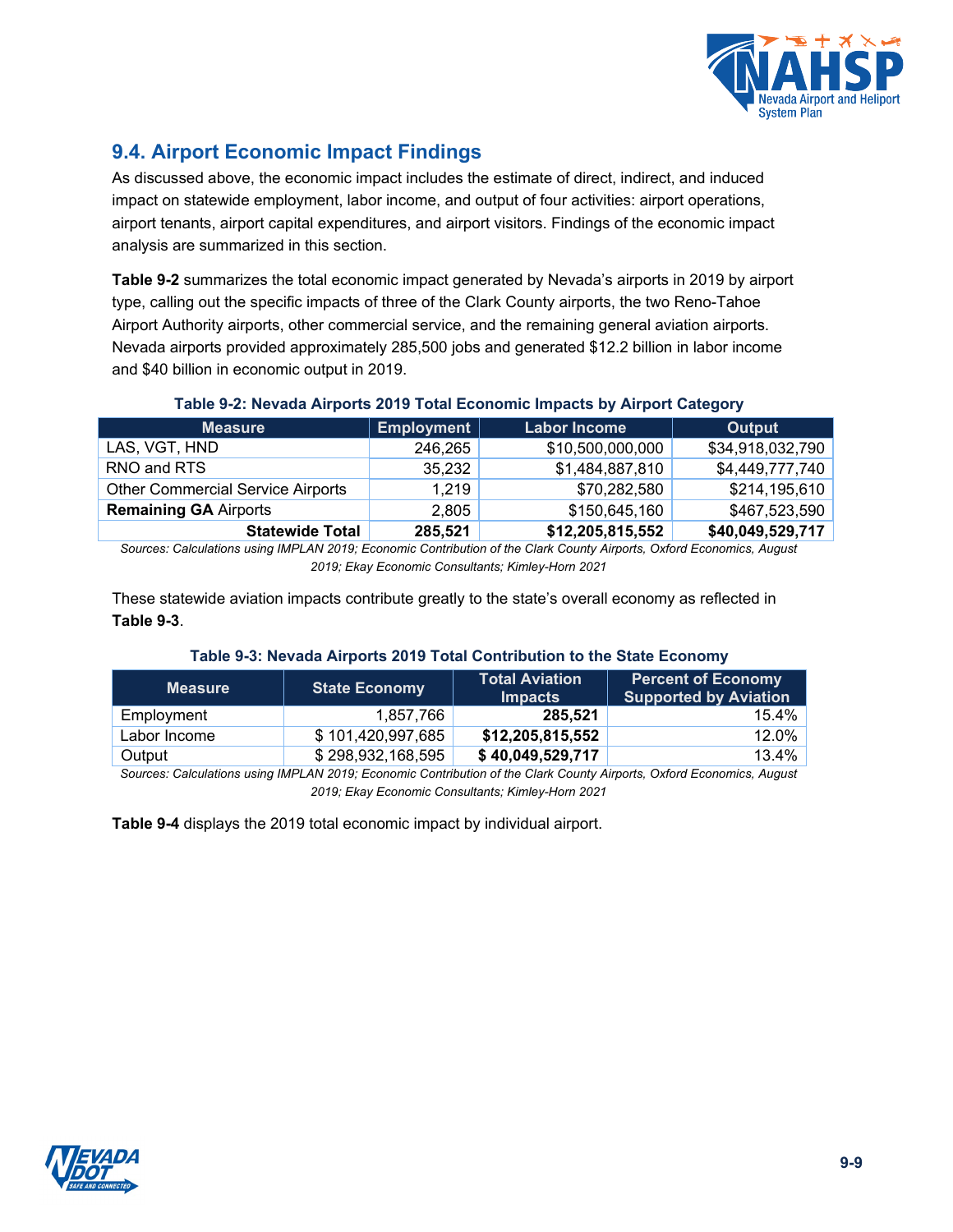

#### **Table 9-4: Individual Nevada Airports Total 2019 Contribution to the State Economy\***

<span id="page-9-0"></span>

| <b>Associated City</b> | <b>Airport Name</b>                           | <b>FAA</b><br>ID | <b>County</b>     | <b>NAHSP Role</b>    | <b>Employment</b> | <b>Labor Income</b> | <b>Output</b> |
|------------------------|-----------------------------------------------|------------------|-------------------|----------------------|-------------------|---------------------|---------------|
| Alamo                  | <b>Alamo Landing Field</b>                    | L92              | Lincoln           | Access               | 32                | \$1,445,920         | \$4,348,230   |
| Austin                 | <b>Austin Airport</b>                         | <b>TMT</b>       | Lander            | General              | 23                | \$1,110,750         | \$3,281,720   |
| <b>Battle Mountain</b> | <b>Battle Mountain Airport</b>                | <b>BAM</b>       | Lander            | Access               | 114               | \$6,105,220         | \$18,200,800  |
| <b>Beatty</b>          | <b>Beatty Airport</b>                         | <b>BTY</b>       | Nye               | General              | 18                | \$856,820           | \$2,696,400   |
| <b>Boulder City</b>    | <b>Boulder City Airport</b>                   | <b>BVU</b>       | Clark             | Primary              | 728               | \$40,208,130        | \$132,352,900 |
| Cal-Nev-Ari            | Kidwell                                       | 1L4              | Clark             | Access               | $\overline{7}$    | \$227,480           | \$692,870     |
| Carson City            | Carson                                        | <b>CXP</b>       | Carson City       | Regional             | 1,361             | \$78,727,500        | \$251,350,280 |
| <b>Crescent Valley</b> | <b>Crescent Valley</b>                        | U74              | Eureka            | Backcountry          | 0                 | \$260               | \$1,070       |
| Currant                | <b>Currant Ranch</b>                          | 9U7              | Nye               | Access               | 1                 | \$40,310            | \$130,950     |
| Dayton/Carson City     | Dayton Valley Airpark                         | A34              | Lyon              | Access               | $\overline{7}$    | \$93,390            | \$361,790     |
| Dead Cow               | Dead Cow Lakebed Airstrip<br>(High Sierra)    |                  | Washoe            | <b>Special Event</b> |                   | \$0                 | \$0           |
| Denio                  | Denio Junction                                | E85              | Humboldt          | Access               | 0                 | \$6,750             | \$21,820      |
| <b>Duckwater</b>       | Duckwater                                     | 01U              | Nye               | Access               |                   | \$18,900            | \$61,380      |
| Dyer*                  | Dyer                                          | 2Q9              | Esmeralda         | Backcountry          | 34                | \$1,508,340         | \$5,046,870   |
| Elko                   | <b>Elko Regional Airport</b>                  | <b>EKO</b>       | Elko              | Primary              | 491               | \$30,074,450        | \$81,842,710  |
| Ely                    | <b>Ely Airport</b>                            | <b>ELY</b>       | <b>White Pine</b> | General              | 74                | \$3,678,170         | \$11,800,790  |
| Eureka                 | Eureka Airport - Booth<br><b>Bailey Field</b> | 05U              | Eureka            | General              | 32                | \$1,976,090         | \$6,180,610   |
| Fallon                 | <b>Fallon Municipal</b>                       | <b>FLX</b>       | Churchill         | General              | 64                | \$4,424,170         | \$13,136,280  |
| Fernley                | <b>Tiger Field</b>                            | <b>N58</b>       | Lyon              | Access               | 6                 | \$76,030            | \$299,850     |
| Gabbs                  | Gabbs Airport                                 | GAB              | Nye               | General              | 3                 | \$122,130           | \$384,790     |
| Gerlach                | <b>Black Rock City Airport</b>                | <b>88NV</b>      | Washoe            | <b>Special Event</b> | 24                | \$887,160           | \$2,584,010   |
| Goldfield              | Lida Junction                                 | OL4              | Esmeralda         | Access               | 0                 | \$3,660             | \$14,710      |
| Hawthorne              | Hawthorne Industrial Airport                  | <b>HTH</b>       | Mineral           | General              | 24                | \$775,130           | \$2,513,800   |
| Jackpot                | Jackpot/Hayden Field                          | 06U              | Elko              | General              | 16                | \$888,080           | \$2,539,250   |

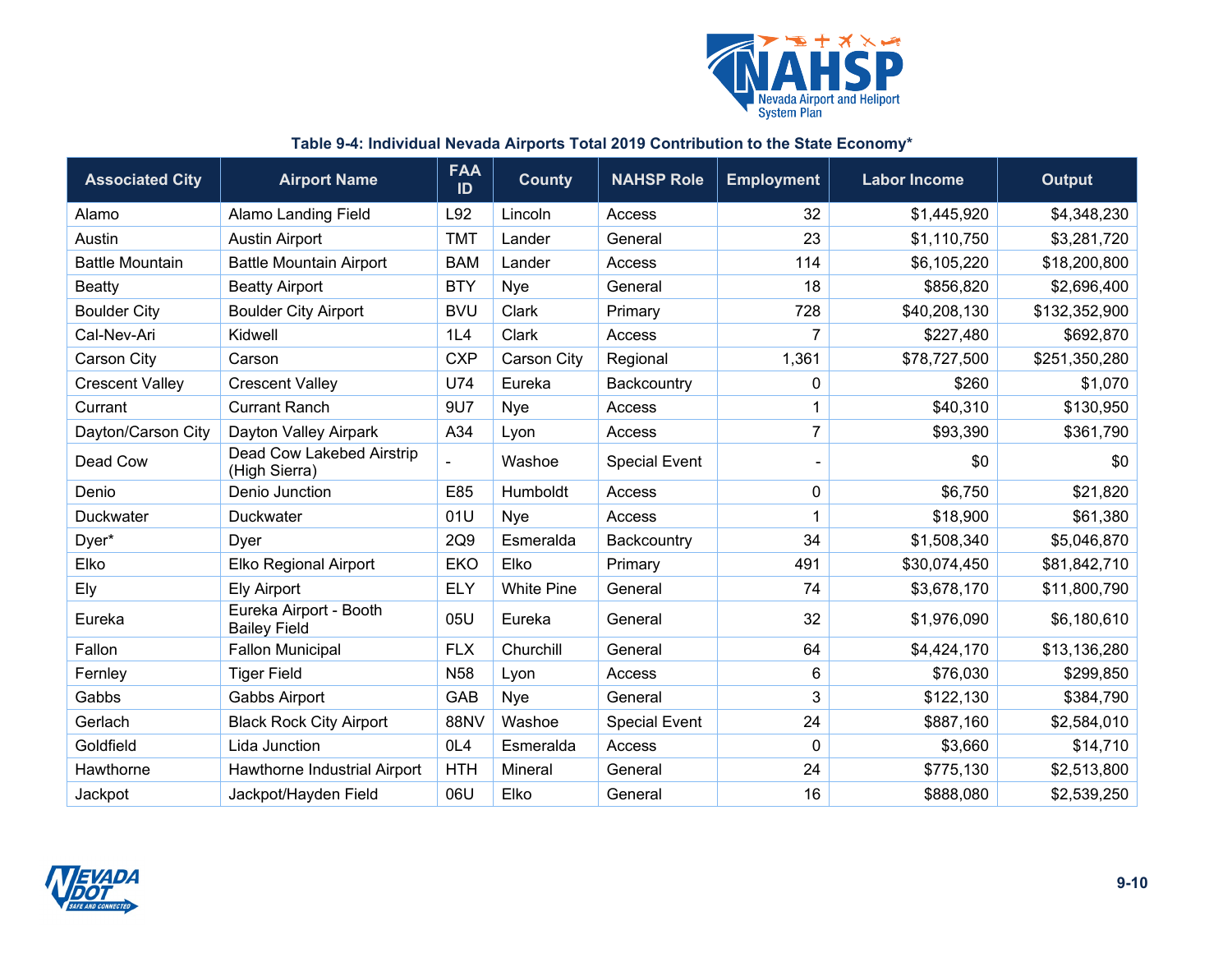

| <b>Associated City</b> | <b>Airport Name</b>             | <b>FAA</b><br>ID | <b>County</b> | <b>NAHSP Role</b> | <b>Employment</b> | <b>Labor Income</b> | <b>Output</b>    |
|------------------------|---------------------------------|------------------|---------------|-------------------|-------------------|---------------------|------------------|
| Jean                   | Jean Sport Airport              | 0L7              | Clark         | General           | 58                | \$2,600,950         | \$7,638,810      |
| Kingston               | Kingston Airport                | N <sub>15</sub>  | Lander        | Backcountry       | $\overline{2}$    | \$175,000           | \$407,650        |
| Las Vegas**            | <b>Henderson Executive</b>      | <b>HND</b>       | Clark         | <b>National</b>   | 1,042             | \$44,427,750        | \$247,540,980    |
| Las Vegas**            | <b>Harry Reid International</b> | LAS              | Clark         | Primary           | 244,304           | \$10,416,388,850    | \$34,452,459,020 |
| Las Vegas**            | North Las Vegas                 | <b>VGT</b>       | Clark         | National          | 919               | \$39,183,400        | \$218,032,790    |
| Lovelock               | Derby Field Airport             | LOL              | Pershing      | General           | 22                | \$741,530           | \$2,746,670      |
| <b>Lyon County</b>     | Flying M                        |                  | Lyon          | Backcountry       |                   | \$0                 | \$0              |
| Mesquite               | Mesquite Municipal Airport      | 67L              | Clark         | General           | 87                | \$4,208,920         | \$12,172,190     |
| Mina                   | Mina                            | 3Q0              | Mineral       | Access            | $\overline{2}$    | \$37,960            | \$127,340        |
| Minden                 | Minden                          | <b>MEV</b>       | Douglas       | Regional          | 376               | \$19,493,520        | \$56,415,480     |
| North Fork             | <b>Stevens Crosby</b>           | 08U              | Elko          | Access            | 0                 | \$7,000             | \$22,330         |
| Overton                | Echo Bay Airport                | OL <sub>9</sub>  | Clark         | Backcountry       | $\mathbf 0$       | \$10,680            | \$32,520         |
| Overton                | <b>Perkins Field Overton</b>    | U08              | Clark         | General           | 24                | \$884,460           | \$2,541,720      |
| Owyhee                 | Owyhee Airport                  | <b>10U</b>       | Elko          | Access            | 15                | \$902,570           | \$2,531,380      |
| Pahrump                | Calvada Meadows                 | 74P              | <b>Nye</b>    | Backcountry       | 8                 | \$312,200           | \$964,280        |
| Panaca                 | LC Airport - Panaca             | 1L1              | Lincoln       | General           | 47                | \$2,261,360         | \$7,689,510      |
| Reno                   | Reno-Stead Airport              | <b>RTS</b>       | Washoe        | Regional          | 1,409             | \$70,261,580        | \$191,465,910    |
| Reno                   | Reno-Tahoe International        | <b>RNO</b>       | Washoe        | Primary           | 33,823            | \$1,414,626,230     | \$4,258,311,830  |
| Reno                   | <b>Spanish Springs</b>          | N86              | Washoe        | Backcountry       | 1                 | \$31,900            | \$90,970         |
| Sandy Valley           | Sky Ranch                       | 3L2              | Clark         | Backcountry       | 1                 | \$44,420            | \$135,290        |
| Searchlight            | Searchlight                     | 1L3              | Clark         | Access            | 13                | \$684,430           | \$1,926,980      |
| <b>Silver Springs</b>  | <b>Silver Springs</b>           | <b>SPZ</b>       | Lyon          | General           | 27                | \$894,870           | \$2,739,920      |
| Smith                  | Rosaschi Air Park               | N <sub>59</sub>  | Lyon          | Backcountry       | $\mathbf 0$       | \$3,320             | \$13,070         |
| Tonopah                | <b>Tonopah Airport</b>          | <b>TPH</b>       | Nye           | General           | 43                | \$1,996,090         | \$6,290,990      |
| Wells                  | <b>Wells Muni Harriet Field</b> | LWL              | Elko          | General           | 103               | \$4,692,070         | \$15,037,900     |

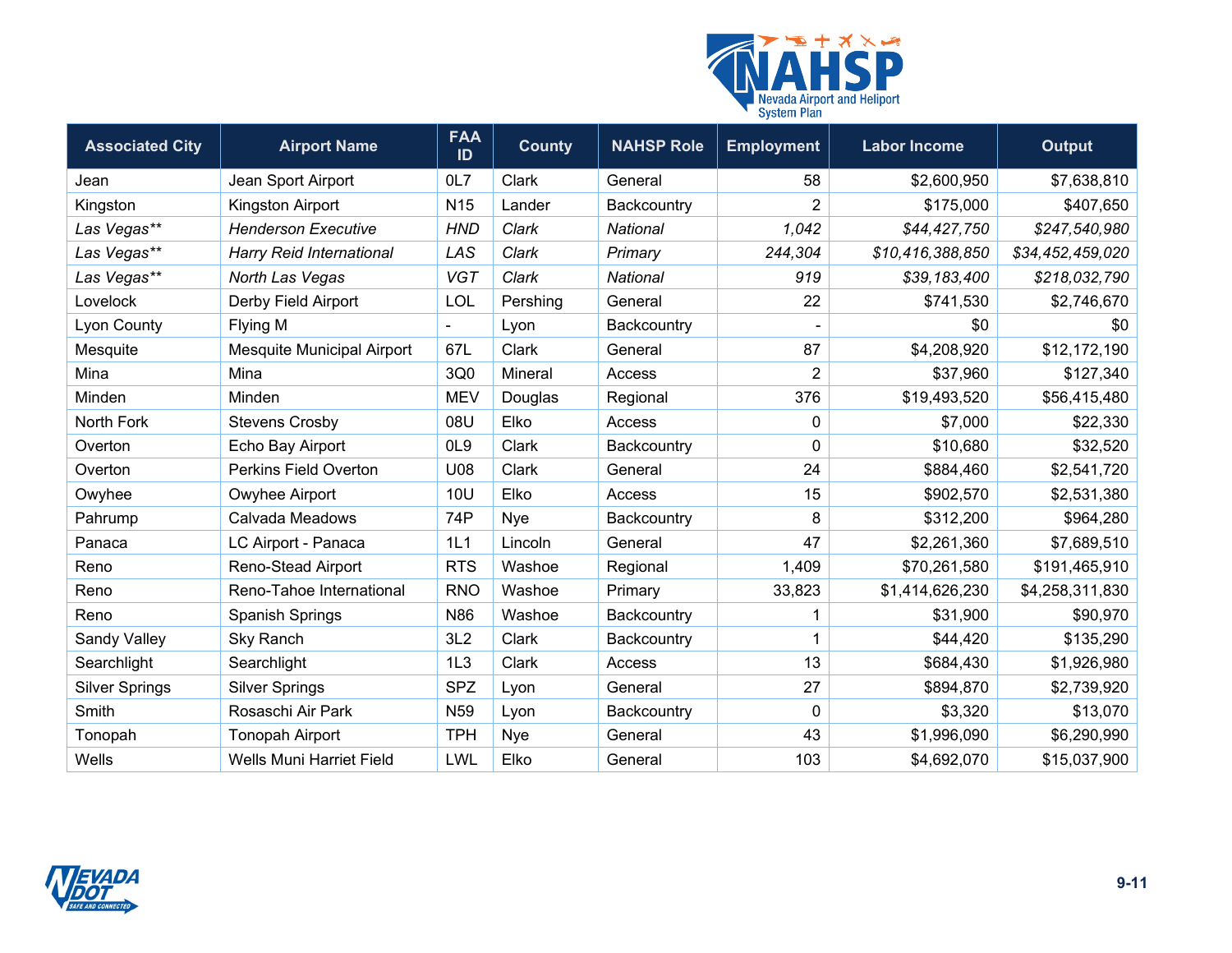

| <b>Associated City</b> | <b>Airport Name</b>             | <b>FAA</b><br>ID | County   | <b>NAHSP Role</b> | <b>Employment</b> | Labor Income | Output       |
|------------------------|---------------------------------|------------------|----------|-------------------|-------------------|--------------|--------------|
| Winnemucca             | Winnemucca Municipal<br>Airport | <b>WMC</b>       | Humboldt | General           | 92                | \$5,474,500  | \$16,179,840 |
| Yerington              | Yerington                       | O43              | _von     | General           | 43                | \$2,215,150  | \$6,170,480  |

*NOTES: \*Dyer Airport was selected as the location for a new FAA Distance Measuring Equipment (DME) building that will serve future Automatic Dependent Surveillance– Broadcast (ADS-B) needs. While a non-NPIAS airport, this construction project at the airport generated capital expenditures that created jobs and spending in the area that is the majority of the economic impact at Dyer Airport. \*\* LAS, HND, VGT are presented in italics to reflect the results from Economic Contribution of the Clark County Airports, Oxford Economics, August 2019, not from calculations as part of this AEIS.* 

*Sources: Calculations using IMPLAN 2019; Economic Contribution of the Clark County Airports, Oxford Economics, August 2019; Ekay Economic Consultants; Kimley-Horn 2021*

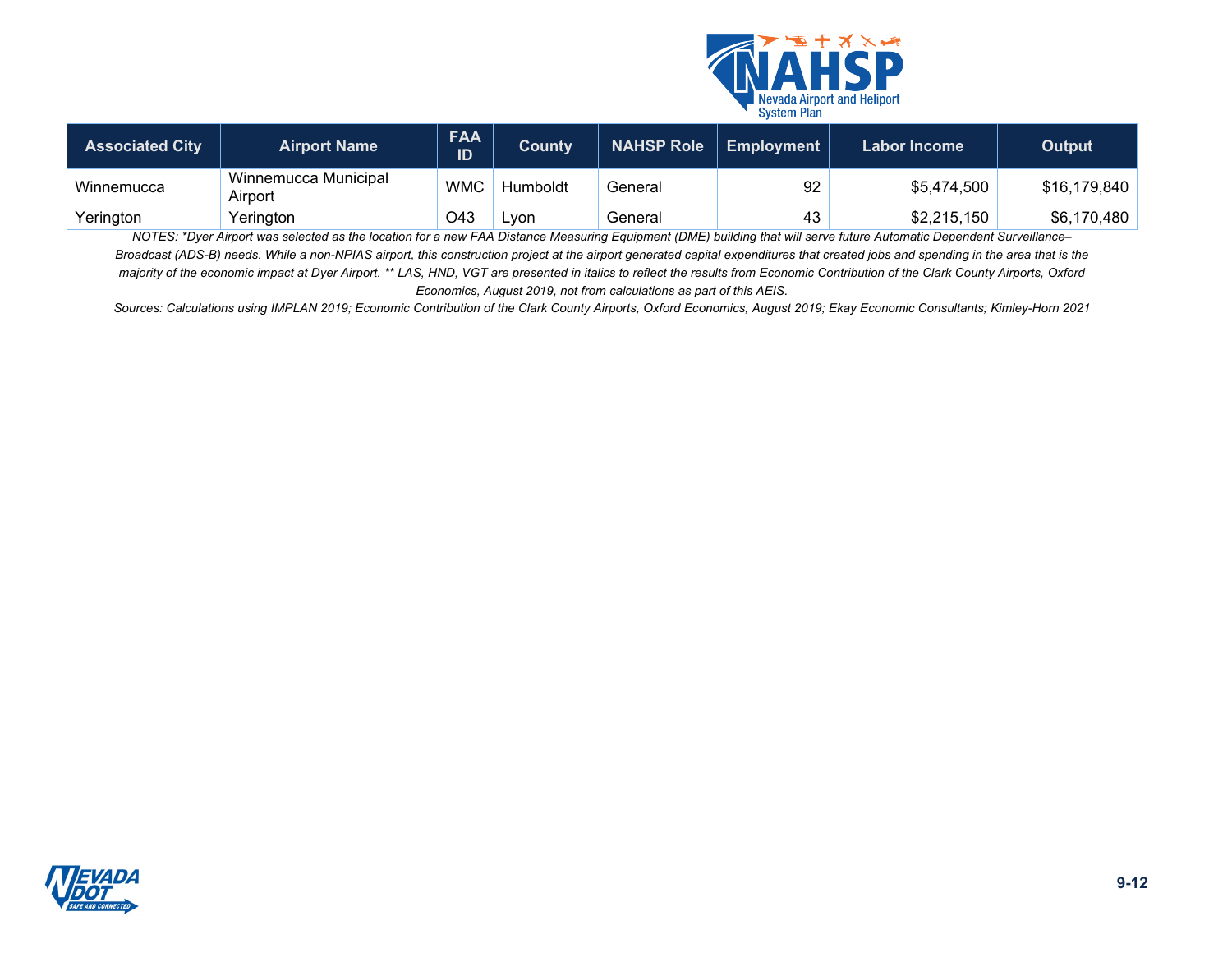

**[Figure 9-2](#page-12-0)** displays the share of economic impacts by category in terms of those generated by airport operations, capital expenditures, airport tenants, and visitors. The primary source of economic impact is generated by visitors, followed by tenants, capital expenditures, and airport operations.

<span id="page-12-0"></span>



*\* Note: Excludes LAS, HND, VGT, as detailed data for these impacts is not available and are not directly comparable. Sources: Calculations using IMPLAN, 2019; Ekay Economic Consultants, Kimley-Horn, 2021*

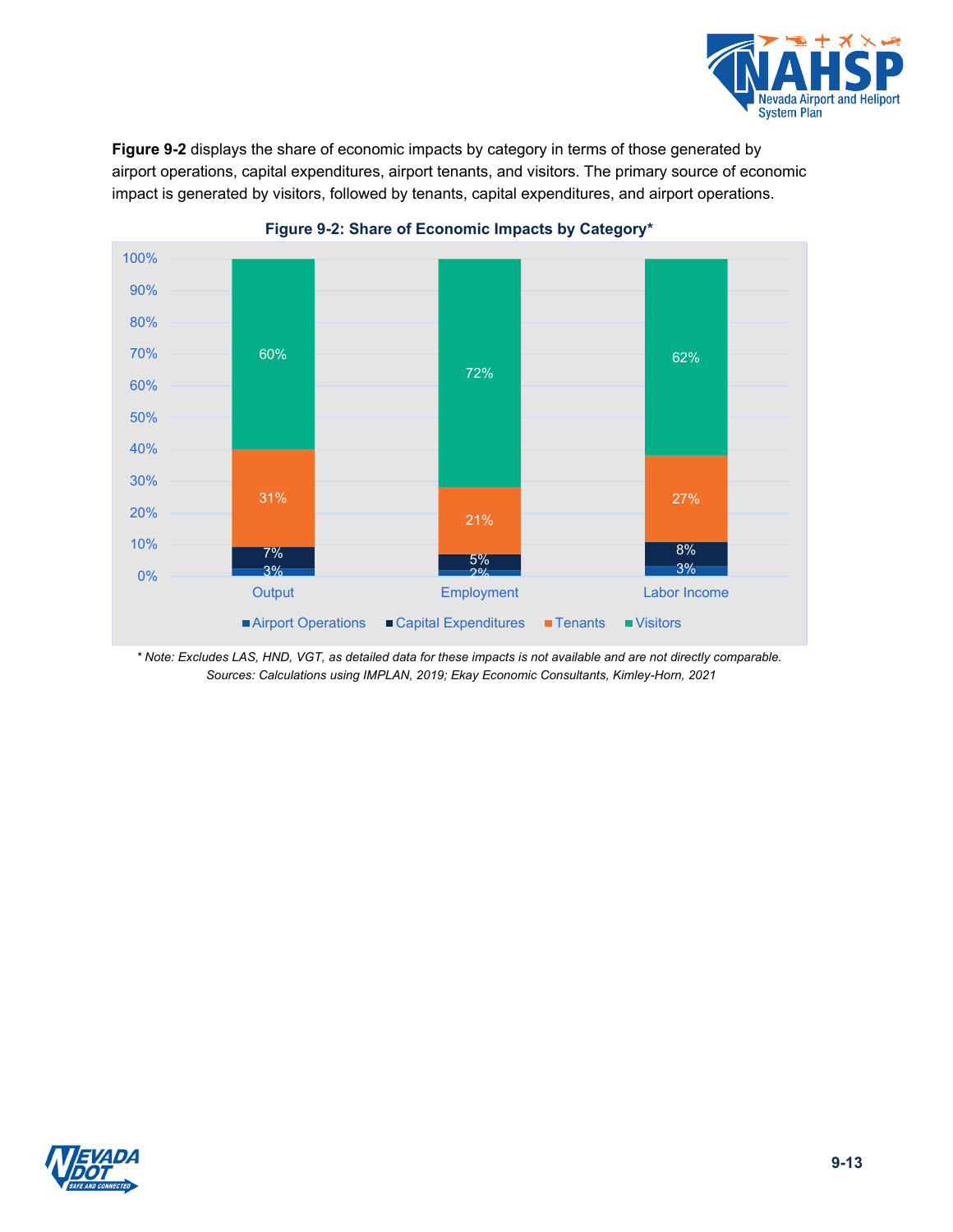

**[Table 9-5](#page-13-0)** and **[Table 9-6](#page-14-0)** display the top industries in Nevada by jobs and revenues for both indirect and induced impacts as determined through the IMPLAN analysis of the airports' economic impact. As discussed above, the IMPLAN package includes a list of industries and data regarding economic relationships among these industries for a selected geography. Using information regarding airport operations, capital expenditures, tenant operations, and visitor expenditures, the IMPLAN model estimates the indirect and induced impact of these operations and expenditures on various industries in Nevada. The top industries impacted by airports was analyzed in this study.

The top industries generate approximately 3,400 jobs and \$504 million through supplier sales, an indirect impact, and 2,100 jobs and \$445 million through re-spending, an induced impact.

<span id="page-13-0"></span>

| <b>Impacts from Supplier Sales (Indirect)</b><br>in NV |                                                                                          |                          |                        | Impacts from Income Re-spending (Induced) in<br><b>NV</b> |                          |
|--------------------------------------------------------|------------------------------------------------------------------------------------------|--------------------------|------------------------|-----------------------------------------------------------|--------------------------|
| <b>IMPLAN</b><br>Codes                                 | <b>Industry Description</b>                                                              | <b>Jobs</b><br>Generated | <b>IMPLAN</b><br>Codes | <b>Industry Description</b>                               | <b>Jobs</b><br>Generated |
| 447                                                    | Other real estate                                                                        | 691                      | 490                    | Hospitals                                                 | 294                      |
| 420                                                    | Scenic and sightseeing<br>transportation and<br>support activities for<br>transportation | 455                      | 447                    | Other real estate                                         | 249                      |
| 511                                                    | All other food and<br>drinking places                                                    | 367                      | 509                    | Full-service<br>restaurants                               | 240                      |
| 455                                                    | Legal services                                                                           | 331                      | 483                    | Offices of physicians                                     | 234                      |
| 472                                                    | <b>Employment services</b>                                                               | 314                      | 510                    | Limited-service<br>restaurants                            | 232                      |
| 469                                                    | Management of<br>companies and<br>enterprises                                            | 308                      | 411                    | Retail - General<br>merchandise stores                    | 188                      |
| 477                                                    | Landscape and<br>horticultural services                                                  | 285                      | 406                    | Retail - Food and<br>beverage stores                      | 187                      |
| 476                                                    | Services to buildings                                                                    | 253                      | 493                    | Individual and family<br>services                         | 178                      |
| 473                                                    | <b>Business support</b><br>services                                                      | 215                      | 442                    | Other financial<br>investment activities                  | 153                      |
| 418                                                    | Transit and ground<br>passenger transportation                                           | 182                      | 413                    | Retail - Nonstore<br>retailers                            | 147                      |
|                                                        | Sub-Total - Top<br><b>Industries</b>                                                     | 3,400                    |                        | Sub-Total - Top<br><b>Industries</b>                      | 2,102                    |
|                                                        | Sub-Total - All Other<br><b>Industries</b>                                               | 3,516                    |                        | Sub-Total - All Other<br><b>Industries</b>                | 4,184                    |
|                                                        | <b>TOTAL - All Industries</b>                                                            | 6,916                    |                        | <b>TOTAL - AII</b><br><b>Industries</b>                   | 6,286                    |

### **Table 9-5: Top Industries in Nevada by Supplier Sales and Income Re-spending by Jobs – Total Impact\***

*\*NOTE: Analysis excludes LAS, HND, VGT, as impacts of these airports were estimated by Oxford Economics outside of the AEIS and detailed data for these impacts is not available. Industry-specific impacts were estimated using data collected for the AEIS's analysis and IMPLAN software. Sources: IMPLAN 2019; Ekay Economic Consultants, Kimley-Horn 2021*

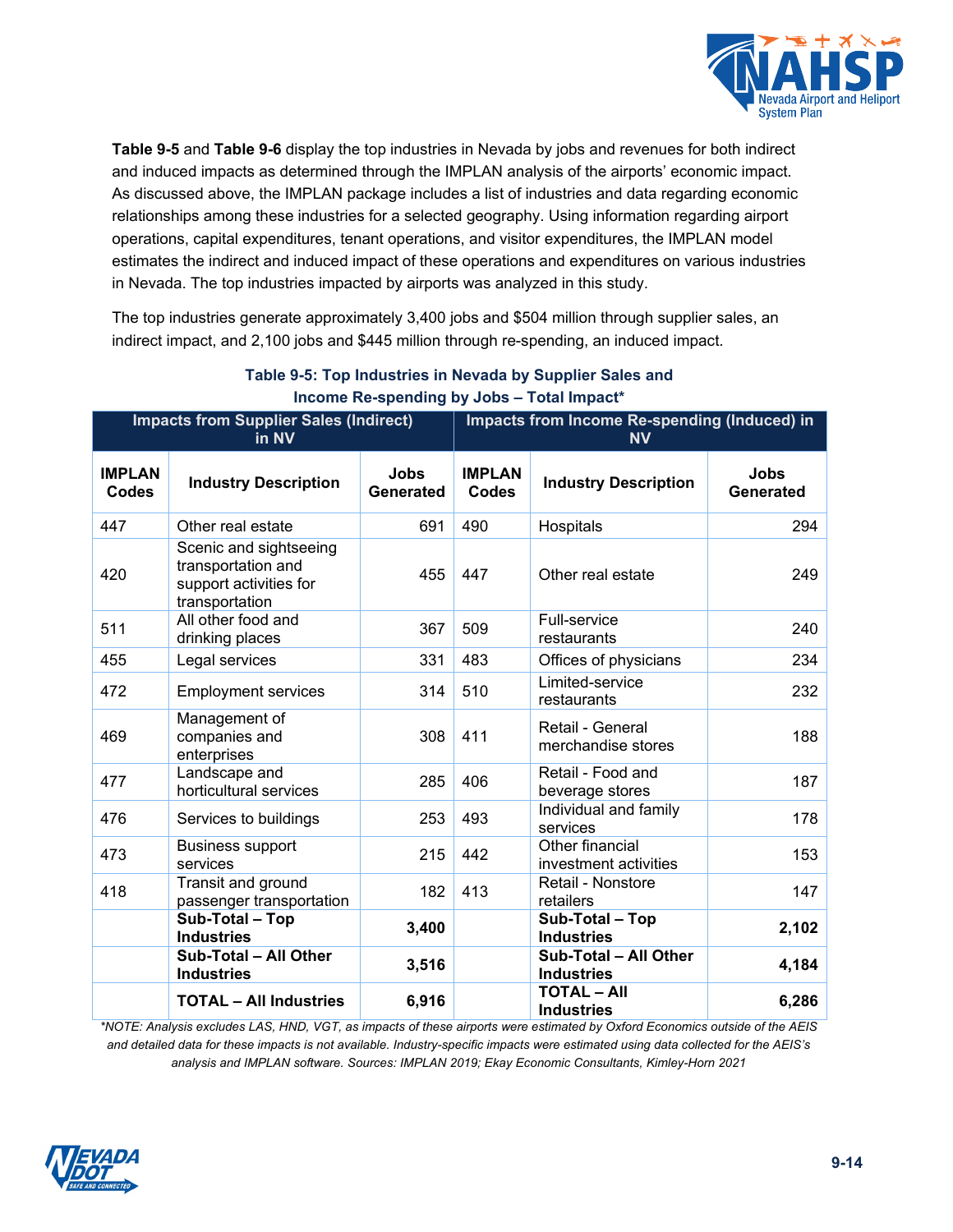

#### <span id="page-14-0"></span>**Table 9-6: Top Industries in Nevada by Supplier Sales and Income Re-spending by Business Revenues – Total Impact\***

| Impacts from Supplier Sales (Indirect) in NV |                                                                                             |                                                        | Impacts from Income Re-spending (Induced) in NV |                                                                 |                                                 |  |
|----------------------------------------------|---------------------------------------------------------------------------------------------|--------------------------------------------------------|-------------------------------------------------|-----------------------------------------------------------------|-------------------------------------------------|--|
| <b>IMPLAN</b><br><b>Codes</b>                | <b>Industry Description</b>                                                                 | <b>Business</b><br><b>Revenues</b><br><b>Generated</b> | <b>IMPLAN</b><br><b>Codes</b>                   | <b>Industry Description</b>                                     | <b>Business</b><br><b>Revenues</b><br>Generated |  |
| 447                                          | Other real estate                                                                           | \$126,094,114                                          | 449                                             | Owner-occupied<br>dwellings                                     | \$137,089,459                                   |  |
| 469                                          | Management of<br>companies and<br>enterprises                                               | \$72,680,040                                           | 490                                             | Hospitals                                                       | \$56,764,511                                    |  |
| 420                                          | Scenic and<br>sightseeing<br>transportation and<br>support activities for<br>transportation | \$66,622,268                                           | 447                                             | Other real estate                                               | \$45,284,391                                    |  |
| 445                                          | Insurance agencies,<br>brokerages, and<br>related activities                                | \$50,886,766                                           | 448                                             | Tenant-occupied<br>housing                                      | \$36,947,395                                    |  |
| 455                                          | Legal services                                                                              | \$50,584,709                                           | 483                                             | Offices of physicians                                           | \$35,962,944                                    |  |
| 511                                          | All Other food and<br>drinking places                                                       | \$39,019,097                                           | 444                                             | Insurance carriers,<br>except direct life                       | \$32,674,491                                    |  |
| 453                                          | Commercial and<br>industrial machinery<br>and equipment rental<br>and leasing               | \$25,184,256                                           | 441                                             | Monetary authorities and<br>depository credit<br>intermediation | \$31,174,226                                    |  |
| 47                                           | Electric power<br>transmission and<br>distribution                                          | \$24,541,442                                           | 413                                             | Retail - Nonstore<br>retailers                                  | \$24,900,761                                    |  |
| 472                                          | <b>Employment services</b>                                                                  | \$24,366,513                                           | 442                                             | Other financial<br>investment activities                        | \$22,503,663                                    |  |
| 477                                          | Landscape and<br>horticultural services                                                     | \$23,987,531                                           | 446                                             | Funds, trusts, and other<br>financial vehicles                  | \$21,950,991                                    |  |
|                                              | Sub-Total - Top<br><b>Industries</b>                                                        | \$503,966,736                                          |                                                 | Sub-Total - Top<br><b>Industries</b>                            | \$445,252,831                                   |  |
|                                              | Sub-Total - All<br><b>Other Industries</b>                                                  | \$630,381,933                                          |                                                 | Sub-Total - All Other<br><b>Industries</b>                      | \$599,458,310                                   |  |
|                                              | <b>TOTAL - All</b><br><b>Industries</b>                                                     | \$1,134,348,669                                        |                                                 | <b>TOTAL - All Industries</b>                                   | \$1,044,711,141                                 |  |

*\*NOTE: Analysis excludes LAS, HND, VGT, as impacts of these airports were estimated by Oxford Economics outside of the AEIS and detailed data for these impacts is not available. Industry-specific impacts were estimated using data collected for the AEIS's analysis and IMPLAN software. Sources: IMPLAN 2019; Ekay Economic Consultants, Kimley-Horn 2021*

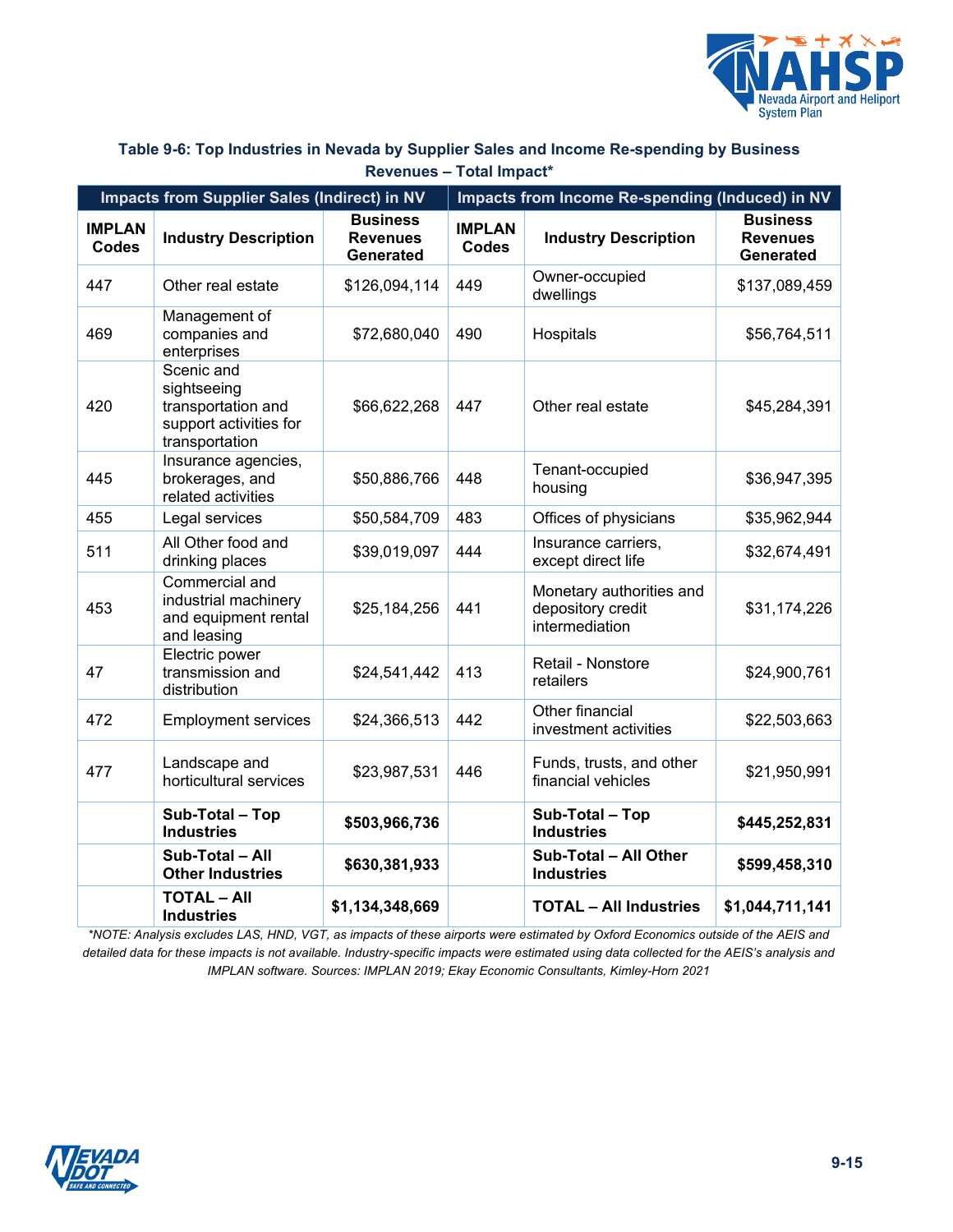

# **9.5. Tax Revenue Analysis**

In addition to the contributions of study airports in the form of employment, labor income, and output, this activity spurs additional impacts in the form of tax revenues paid to public entities. Tax revenues are generated on a variety of aviation-related activities, such as sales tax on visitor spending, income tax on airport and tenant payroll, property taxes, fuel taxes, and more.<sup>[1](#page-15-1)</sup> These taxes are levied at various levels, including locally (county and subcounty), statewide, and federally depending on the type of tax and applicability.

Similar to the economic impact, tax impacts are estimated using employment, expenditures, and/or payroll information provided for each airport, airport tenant, airport capital expenditures, and visitors using the IMPLAN model at the statewide level. The IMPLAN model contains data regarding the relationship between each industry within the state and levels of taxes generated by these industries for local, state, and federal sources. Using this relationship along with airport, tenant, capital expenditures, and visitor expenditure data for the relevant industry, the IMPLAN model estimates tax revenues at the local (county and sub-county), state, and federal levels generated by direct (airport/tenants/capital expenditures/visitors), indirect (suppliers), induced (income spending) activities in the state. No direct tax impacts are estimated for airport operations as many airports are public entities and are exempt from taxation. Induced and indirect tax revenues generated by airport operations are included in the analysis.

<span id="page-15-0"></span>

|               | <b>Direct</b> | <b>Indirect</b> | <b>Induced</b> | <b>Total</b>    |  |  |  |
|---------------|---------------|-----------------|----------------|-----------------|--|--|--|
| Local         | \$77,320,189  | \$20,467,174    | \$21,781,456   | \$119,568,819   |  |  |  |
| <b>State</b>  | \$164,722,781 | \$42,140,906    | \$45,085,488   | \$251,949,175   |  |  |  |
| Federal       | \$234,852,548 | \$79,712,843    | \$66,714,269   | \$381,279,660   |  |  |  |
| LAS, HND, VGT |               | -               |                | \$5,900,000,000 |  |  |  |
| Total         | \$476,895,518 | \$142,320,923   | \$133,581,213  | \$6,652,797,654 |  |  |  |

**Table 9-7: Nevada Airports 2019 Tax Impact\***

Total impact of Nevada airports on public entities in Nevada are shown in **[Table 9-7](#page-15-0)**.

*\*NOTE: Analysis for LAS, HND, VGT derived from Contribution of the Clark County Airports, Oxford Economics, August 2019 report. This report only provides a total tax impact as the distribution of this impact among direct, indirect, and induced sources is unavailable. Sources: Calculations using IMPLAN 2019; Economic Contribution of the Clark County Airports, Oxford Economics, August 2019; Ekay Economic Consultants; Kimley-Horn 2021*

# **9.6. Special Events Airports and Activities**

Nevada is unique in its support and attraction of two special events that involve temporary airports. In addition, the Reno-Stead Airport (RTS) serves as an international aviation-specific attraction for the Reno Air Races whose impact is much greater than just a traditional general aviation reliever airport's economic activity. Burning Man is an annual event in late summer/early fall that attracts a

<span id="page-15-1"></span> $<sup>1</sup>$  Taxes captured by the IMPLAN model for this tax analysis include the following (not all tax sources may be applicable):</sup> sales, property, motor vehicle license, severance, excise, and other taxes, as well as special assessments and custom duty. Also included are taxes on corporate profits, employee and employer contributions to social insurance, and personal income taxes.

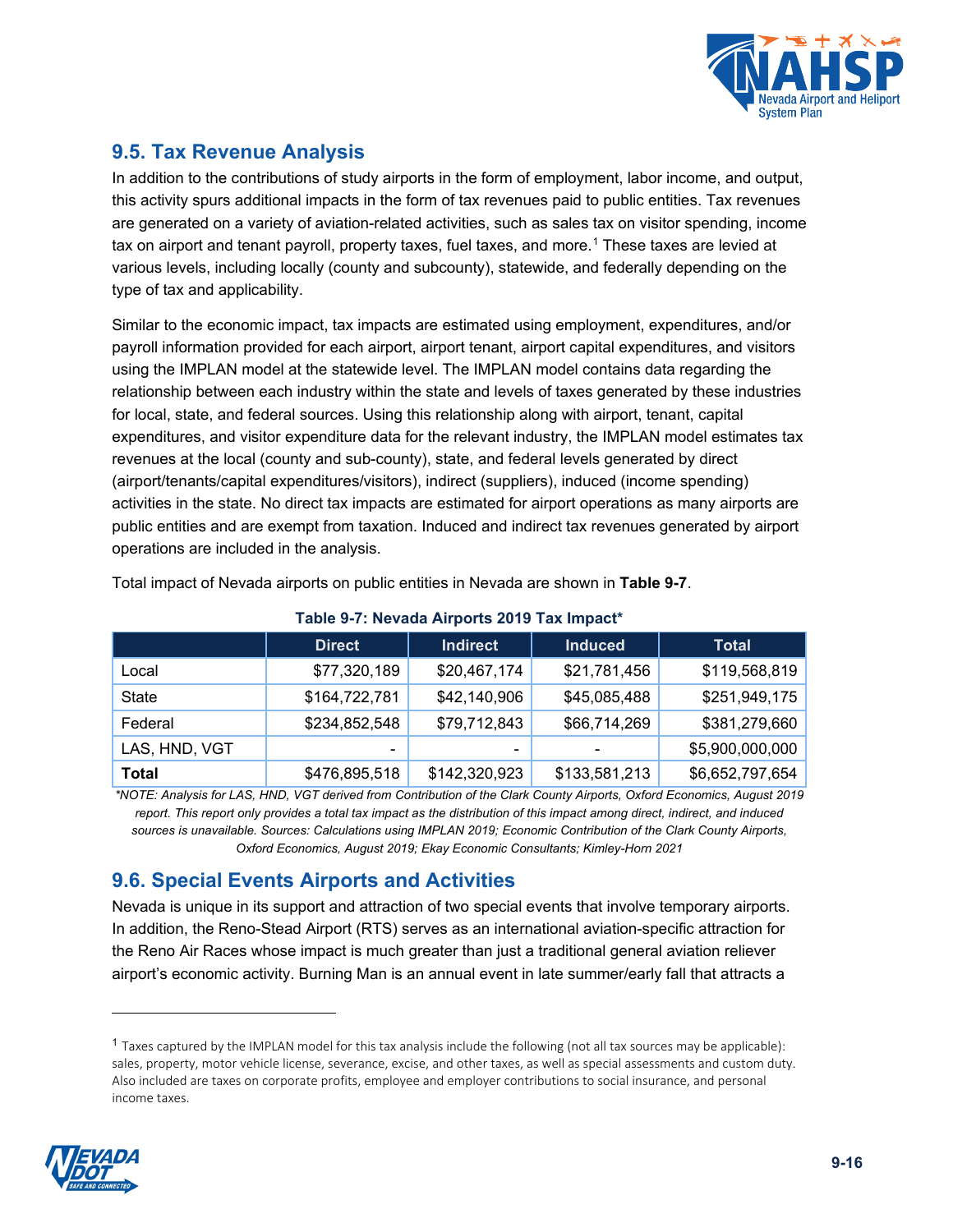

large gathering from around the world, and the Black Rock City Airport (88NV) is developed to support this event. The High Sierra Fly-In is conducted during the fall at Dead Cow Airport, a private facility that opens to those attending the event. Both events are further described below.

While each of these events attracts a large crowd, many of which originate from out of state or even international destinations, their economic impact is specific to the event and does not create a standard aviation-related economic impact in the community that hosts the airport. In a traditional state aviation economic impact analysis, an airport's economic impacts consist of the jobs, payroll, and economic activity created by the following as quantified in the NAHSP:

- Airport management
- **Business tenants that operate at the airport (typically for aviation purposes such as an FBO,** airline, rental car agency, or aircraft repair)
- Visitors arriving from out-of-state
- **Capital expenditures on airport facilities**

The impacts of each of these categories is estimated primarily through surveys and use of IMPLAN to determine the direct economic impacts that primarily occur on the airport or as a result of the airport's operation. These direct impacts are generated locally, with indirect and induced impacts quantified at a statewide level as these direct impacts "multiply" throughout the state economy. In the case of these special event airports (not including RTS), while there is local economic activity in the form of sales by those that set up "shop" at the event to sell souvenirs or food, most of the economic activity occurs off-site where aviation fuel is purchased, cars are rented, food is bought, etc. The events do require the purchase of tickets; however, the income from the ticket sales is not typically "spent" in the local economy. Therefore, while each event does create an economic impact, it's difficult to quantify the impact associated with the temporary airport alone, separate from the impact of the event as a whole. Visitors do arrive by air but are then camping or staying outside of the local area and are spending money in other locations as a result of traveling to the event. For Burning Man, many visitors fly into Reno-Tahoe International Airport (RNO) and rent a car, so the visitor impacts are attributed to RNO where direct spending occurred.

The following summarizes the three unique Nevada special events, their aviation-related activities, and the estimated impacts that have been prepared separate from the NAHSP.

# **9.6.1. Burning Man – Black Rock City Airport**

Burning Man is a large outdoor event occurring in the Black Rock Desert, in Northwest Nevada in August-September on Bureau of Land Management (BLM) property. According to their website, "Burning Man Project's mission is to produce the annual event known as Burning Man and to guide, nurture and protect the more permanent community created by its culture. We believe that the experience of Burning Man can produce positive spiritual change in the world. To this end, it is equally important that we communicate with one another, with the citizens of Black Rock City and with the community of Burning Man wherever it may arise. Burning Man is radically inclusive, and its meaning is potentially accessible to anyone." The Project aims to be a self-supporting enterprise. $2$ 

<span id="page-16-0"></span><sup>2</sup> https://burningman.org/

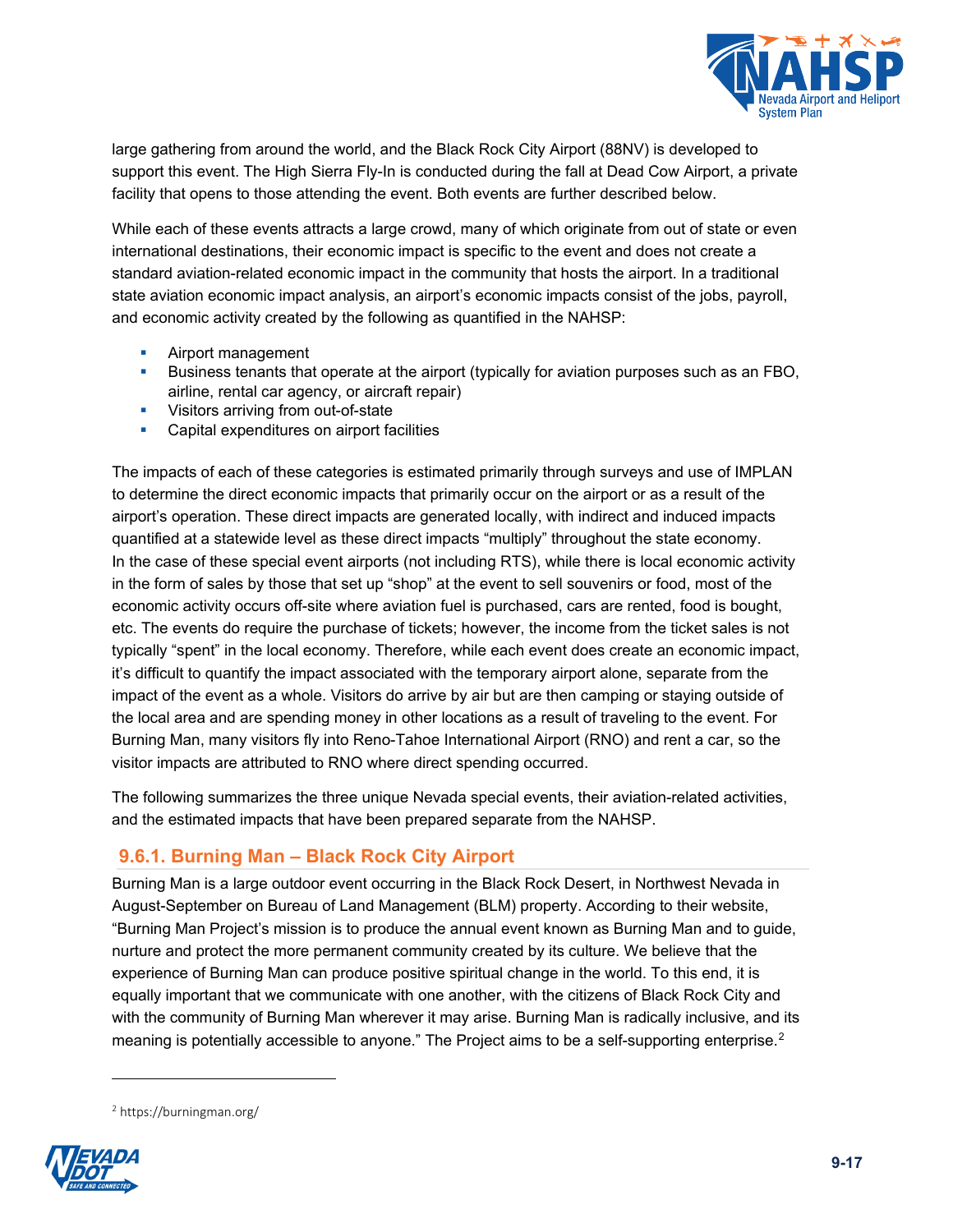

For the week of the event, a city, Black Rock City (BRC), is built in the desert. 88NV is set up specifically to support the event, with volunteers taking responsibility for establishing the runway and even a temporary air traffic control tower to manage the general aviation traffic that arrives via air. Many passengers also utilize other Nevada airports including Reno-Tahoe International (RNO), the closest traditional commercial service airport, as well as other public-use general aviation airports in northwest Nevada.

According to data collected and reported by the Black Rock Project based on a survey of event attendees, in 2019, the temporary population of Black Rock City reached 80,000, including BRC staff, government workers, volunteers, and paid participants. With a median age of 36 and personal income of \$71,500, participants spent an average of \$1,650 each in 2019 on event-related expenses. Of these, \$745 per person was spent in Nevada.<sup>[3](#page-17-0)</sup>

According to a survey of its participants, the following states were identified as BRC residents:

- 47% California
- **7.8% New York**
- 6.4% Washington
- 5.3% Nevada
- 5.1% Oregon
- 4.5% Colorado

Other significant states represented in the BRC population included Texas, Arizona, Florida, Illinois, Utah, and Massachusetts. Canada contributed 5.4% of participants, and Europe, 4.3%. In 2019, 69.1% of participants arrived in the area by means other than air travel (car, bus, etc.). Of those who flew to the region, 1.1% utilized 88NV, with the remaining participants primarily using RNO.<sup>[4](#page-17-1)</sup> RNO officials estimate approximately 20,000-25,000 Burning Man participants utilize the airport every year.<sup>[5](#page-17-2)</sup> Total economic impact of the Burning Man event on the Northern Nevada region has been estimated at \$[6](#page-17-3)0 million per year.<sup>6</sup>

<span id="page-17-3"></span><span id="page-17-2"></span><span id="page-17-1"></span><span id="page-17-0"></span>man/#:~:text=(KOLO)%20%2D%20It's%20been%20estimated,site%20of%20the%20annual%20festival.



<sup>3</sup> BRC Census Population Analysis, 2013-2019, http://blackrockcitycensus.org/toc.html

<sup>4</sup> BRC Census Population Analysis, 2013-2019, http://blackrockcitycensus.org/toc.html

<sup>5</sup> https://mynews4.com/news/local/reno-tahoe-airport-businesses-missing-out-on-burning-mans-impact

<sup>6</sup> https://www.kolotv.com/2021/05/24/gerlach-locals-react-to-cancellation-of-burning-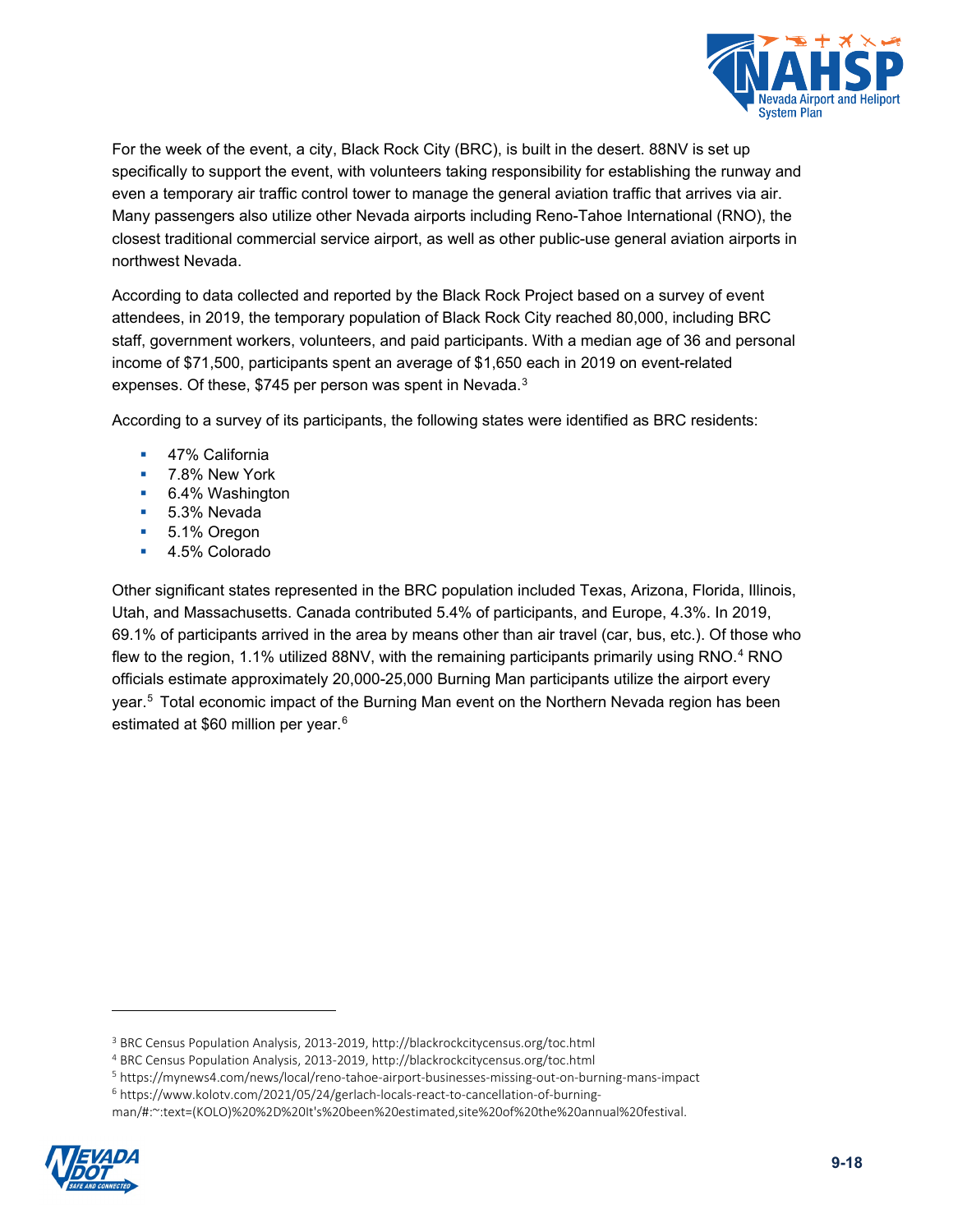

# **9.6.2. High Sierra Fly-in – Dead Cow Airstrip**

The High Sierra Fly-in is an annual outdoor flyin event that takes place on the temporary Dead Cow Airstrip and surrounding dry lakebed in northern Nevada on private property. The event typically occurs over a long weekend in October. The event is "a celebration of backcountry aviation at a gathering of like-minded individuals in the beautiful Nevada desert – an experience unlike anywhere else on the planet.<sup>7</sup>" The event focuses on the STOL (short takeoff/landing) Drag competition, in which



*Source: NDOT Aviation Program*

pilots fly a straight pattern of 2,000 feet down, land at the halfway point to come to a complete stop, pivot 180 degrees, and then fly back to the starting point. Pilots typically utilize taildragger aircraft such as CubCrafters and Stearman for the races. Other visitors typically arrive in smaller GA aircraft such as Cessna 180s. Unlike 88NV, Dead Cow Airstrip is not an FAA registered aviation facility, but the FAA is in attendance to ensure safe operations for the temporary facility and races.





### **9.6.3. Reno Air Races – Reno-Stead Airport**

The event has taken place since 2008, with approximately 1,000 vehicles, 450 airplanes, and 2,000 spectators and participants in 2021. Participants are typically from across the U.S. and Canada; race winners were from Oregon, Kansas, and Idaho. Registration is required for each attendee at a cost of \$125 per person. Based on the estimated number of spectators, event fees would be \$250,000. Due to the smaller nature, there is limited information on the participants and spending compared to Burning Man.

The Reno Air Races have been hosted annually at the Reno-Stead Airport (RTS) since 1964 by the Reno Air Racing Association (RARA). The Races are part of the STIHL National Championship Air Races and contain seven racing classes, a large static aircraft display, and military and civil flight demonstrations. Held over one week in September, over the last 10 years the event attracted more than 1 million spectators and generated more than \$600 million for the region's economy.<sup>[8](#page-18-1)</sup> Recently, the University of Nevada, Reno conducted an economic impact study of the 2019 STIHL National Championship Air Races which found that the event hosts nearly 70,000 total unique attendees

<span id="page-18-1"></span><span id="page-18-0"></span><sup>8</sup> Reno Air Racing Association. https://airrace.org/about/.



<sup>7</sup> https://www.highsierraflyin.com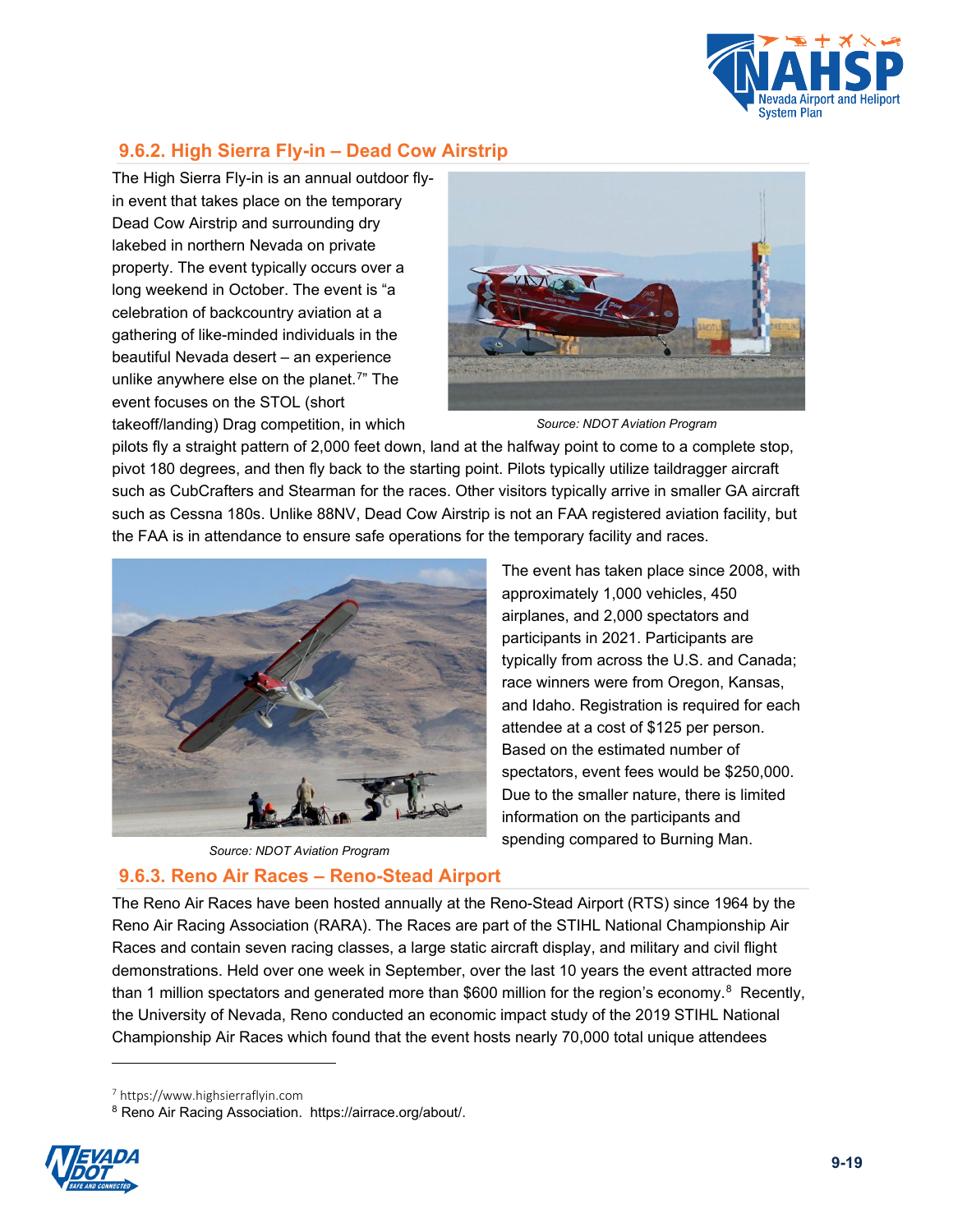

generating over \$100 million in total economic impact to the Reno-Tahoe region by non-local visitors.<sup>[9](#page-19-0)</sup>

RARA and races are managed by a small full-time staff and approximately 2,500 volunteers. The fulltime staff handle the numerous details for the year-to-year planning while the volunteers assist with course safety and security, event sequencing, air traffic control, and race timing and scoring.

In 2020, RARA announced that it would begin a Racing for the Future campaign, in which the first component would be the Flight Training Scholarship program. The program will support training for up to 10 students to complete their private pilot's license. The campaign also plans to add educational and training support to create a more diverse and engaged fan base.

# **9.7. Aerospace, Defense, and Military Impacts**

Beyond airports, there are other aviation-related impacts that are generated through aerospace manufacturing and development as well as aviation-related military impacts. While these impacts were not quantified as part of the AEIS, other sources were identified to provide this context.

In 2016, IHS Economics published the Aerospace and Defense Economic Impact Analysis for the Aerospace Industries Association. The aerospace and defense (A&D) industry was defined as "a broad complex of firms performing a variety of functions including service delivery in support of operations and the manufacturing of goods and of materials, components, systems and platforms for civil aviation, space, and national security applications." Using a process similar to the AEIS, direct, indirect, induced, and total impacts, the A&D industry's impacts were identified for the U.S. and by state using the same terms of jobs, labor income, and output utilizing data available from IMPLAN (the same economic impact modeling software used in the AEIS) and Business Market Insights, a database that utilizes IHS macroeconomic and forecast data, to calculate the impacts. This report identified the following average impacts between 2013 and 2015 for Nevada's A&D industry:

- Employment (# of workers): 1,790
- **Labor Income: \$106 million**
- **•** Output: \$411 million

These impacts are mostly separate from the AEIS's airport impacts other than A&D businesses that are located on airports. The 2016 study did not identify any specific businesses so there is no mechanism to distinguish if there are any overlaps.

Also defense related but focused on the U.S. Armed Forces, Nevada's Department of Defense (DOD) installations play an important role in supporting the state's economy. While Nevada has National Guard, Air Force, Navy, and Army installations, several have aviation components that would create impacts that further increase the state's economic impact as a result of air-related transportation. From Nellis Air Force Base (AFB) to Creech AFB and Naval Air Station (NAS) Fallon and including the Nevada Test and Training Range (NTTR), all of these installations have aviationrelated activity. A publication from Nellis dated February 25, 2021 for Calendar Year 2020 quantified the economic impact of Nellis, Creech, and NTTR to be a total of 36,648 jobs with a \$3.831 billion

<span id="page-19-0"></span><sup>9</sup> https://airrace.org/news/2020-stihl-national-championship-air-races-canceled/